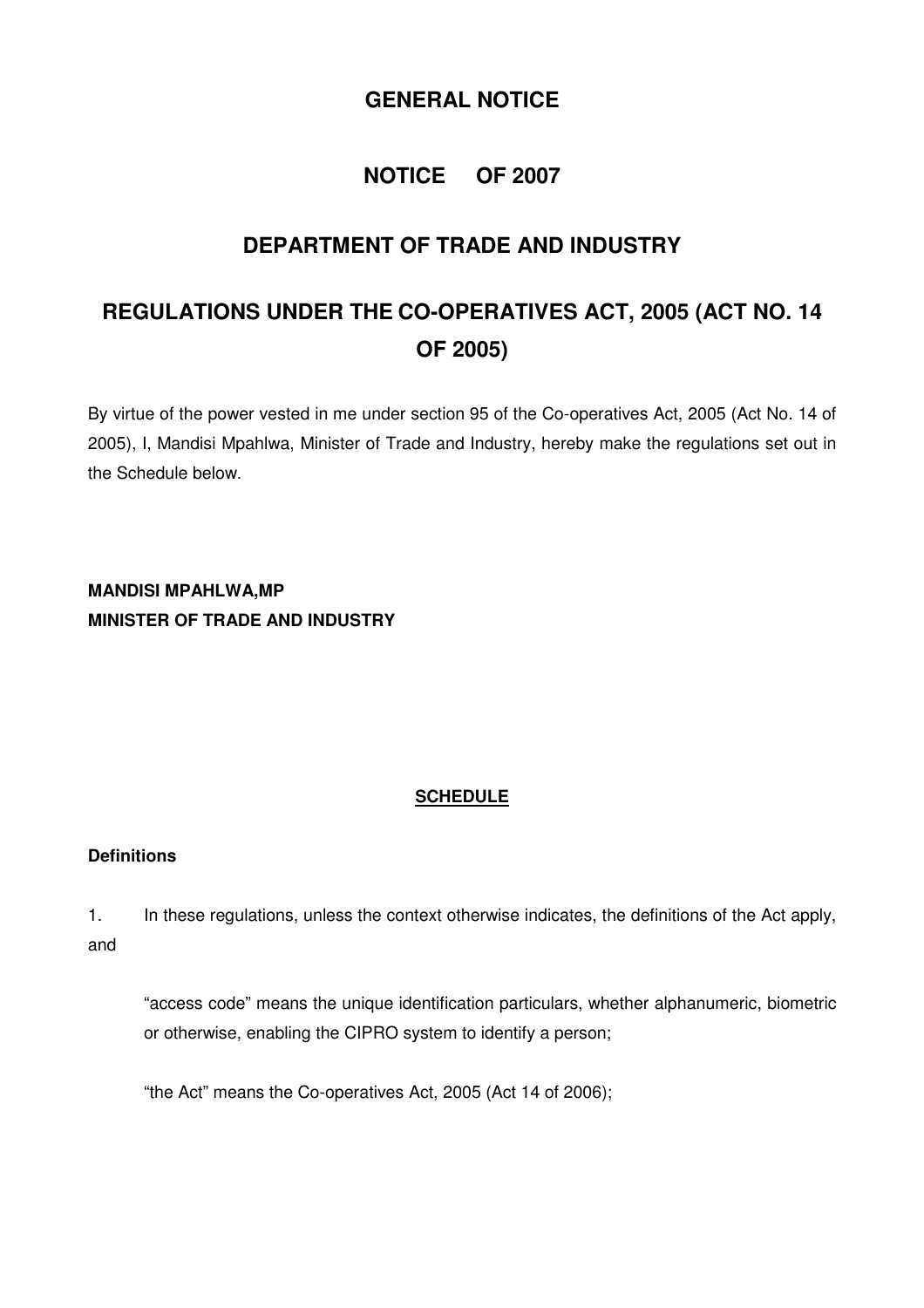"CIPRO" means the Companies and Intellectual Property Registration Office that constitutes a combined administrative office for the various registration offices established or deemed to be established and registrars appointed under the Act, the Companies Act, 1973 (Act 61 of 1973), the Close Corporations Act, 1984 (Act 69 of 1984), the Trademarks Act, 1993 (Act 194 of 1993), the Designs Act, 1993 (Act 195 of 1993), and the Patents Act, 1978 (Act 57 of 1978);

"CIPRO customer" means any person making use of electronic services and includes any person who has been allowed by the registrar to use electronic services, who is legally entitled to act on behalf of a co-operative and who has thus been allowed to use or provide electronic services or to act as an intermediary in respect of electronic services;

"CIPRO portal" means the internet website or other electronic portal forming part of the CIPRO system;

"CIPRO record retention system" means the system used by CIPRO to store records for subsequent access, whether in paper, microfilm, electronic or other form;

"CIPRO system'' means the computer system, including the CIPRO portal, through which CIPRO provides electronic services, irrespective of the medium or form of technology underlying or forming part of such services;

"electronic services" means the services provided or made available by CIPRO through the CIPRO system in terms of regulation 2;

"forms" means the prescribed forms contemplated in Schedule 2;

"inspect" includes obtaining access to a record via the CIPRO system;

"lodge" includes the creation of a record on the CIPRO system;

"operational requirements" means the requirements provided for in regulation 2 (2); "

"record" in relation to a co-operative, includes any document and vice versa, accounting records, minutes and registers as contemplated in section 21 of the Act.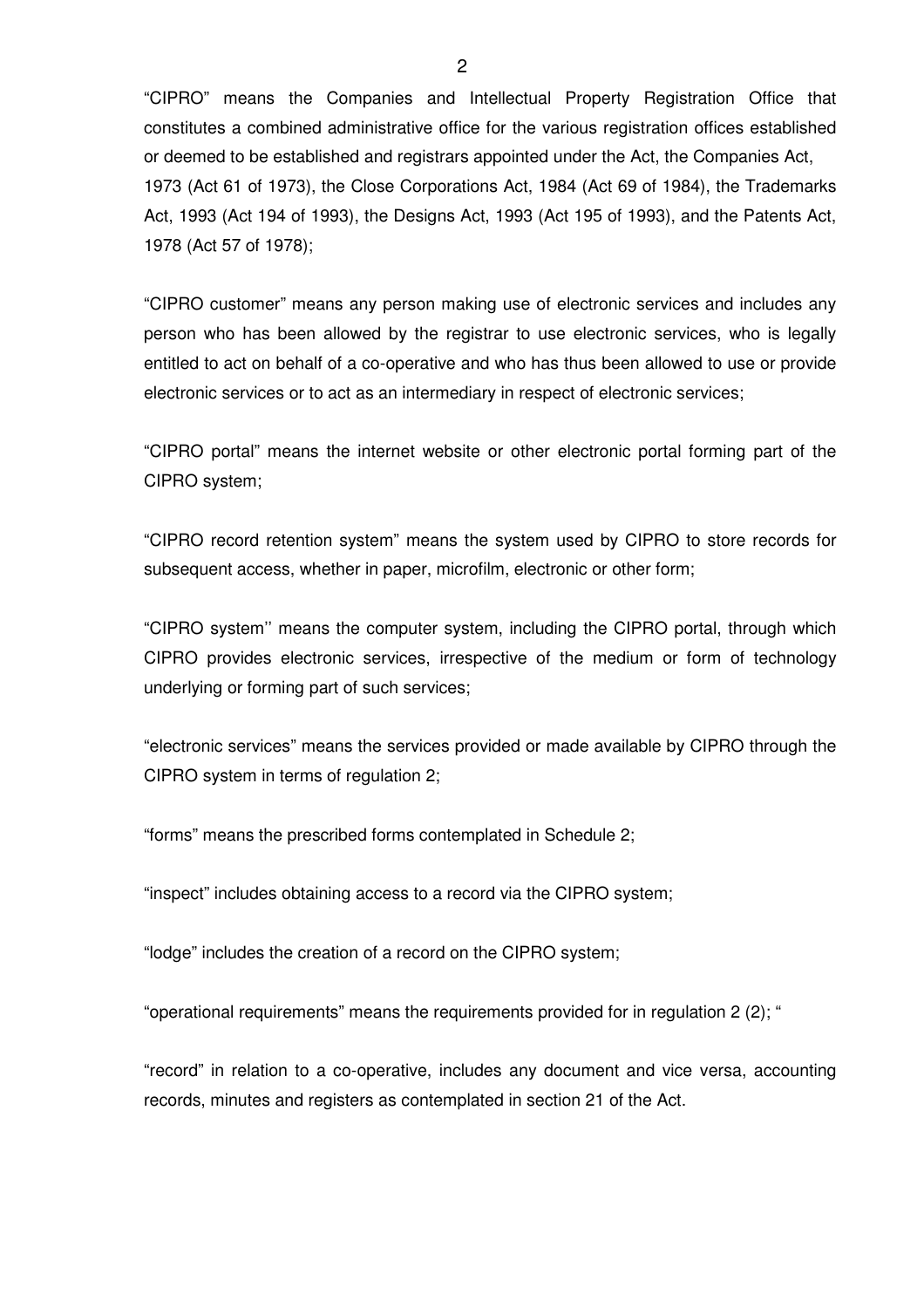#### **Electronic services**

2. (1) Any requirement under the Act or these regulations, including requirements in respect of lodgement of forms, returns, other information, records and payment of fees, may be satisfied in electronic form, subject to the provisions of the operational requirements.

(2) The registrar must publish operational requirements on the CIPRO portal setting out the requirements, processes and procedures in respect of all or certain electronic services, including -

(a) registration procedures;

- (b) identification, authentication and verification;
- (c) form and format of records;
- (d) manner and form of payment;
- (e) information security requirements; and
- (f) record retention requirements.

(3) The operational requirements may be published in different forms over different parts of the CIPRO portal.

(4) Unless another form of electronic signature is specified in the operating requirements, any signature requirement under the Act or these regulations in respect of a record to be accessed from or lodged with CIPRO is satisfied by the CIPRO customer entering his or her access code on the CIPRO system and any record lodged after the CIPRO customer having entered the access code shall be deemed to have been duly signed by the person whose signature is required under the Act or these regulations for purposes of such record.

(5) Where any form under the Act or these regulations makes provision for a signature and such form is deemed to be signed as provided for in subregulation (4), it shall not be necessary to have recorded on such form that it had been signed.

(6) Unless CIPRO receives prior written notification from the holder of an access code to disable such access code, CIPRO shall be entitled to accept that the person using electronic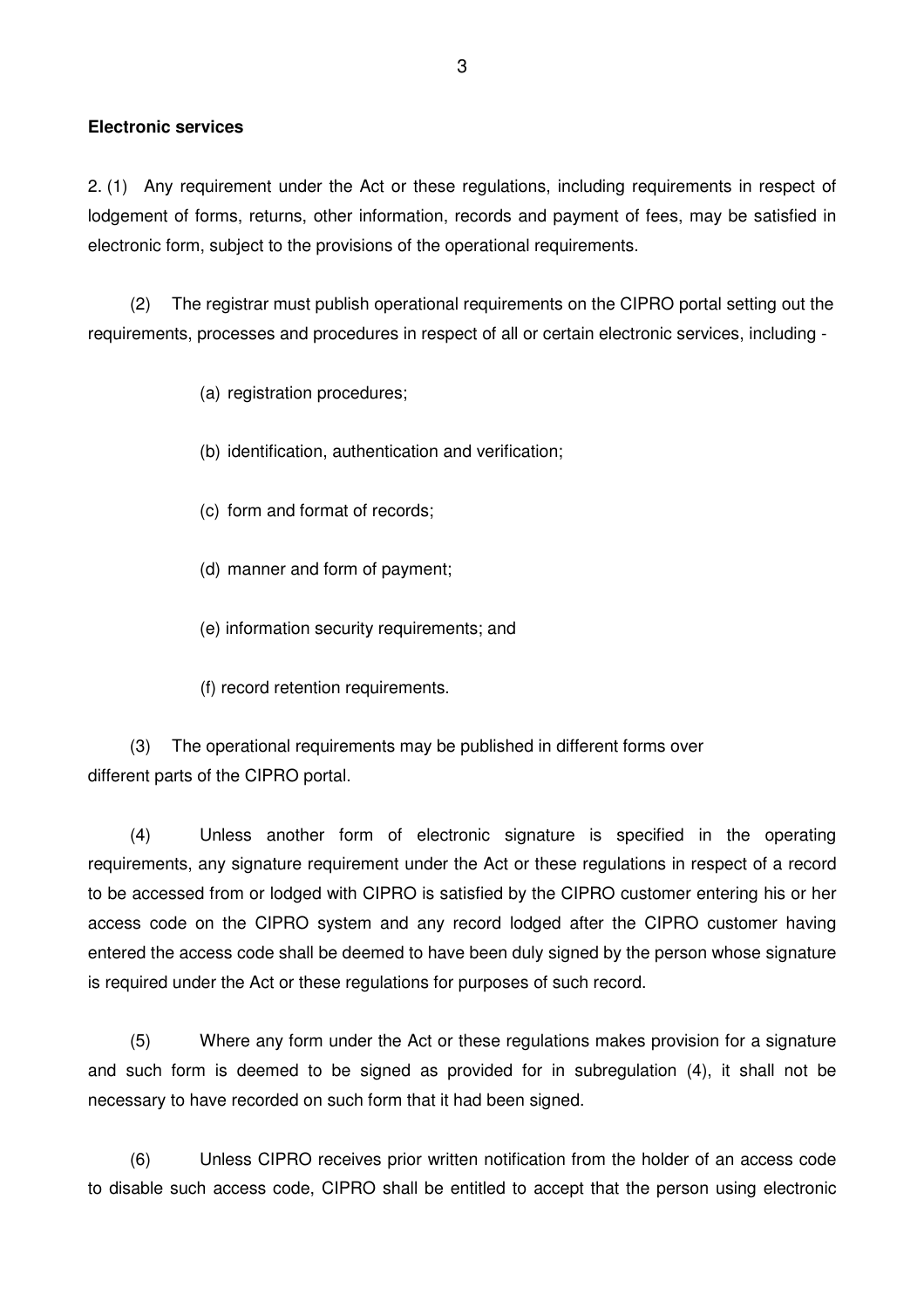services is the person to whom the access code was issued or such person's duly authorized representative acting within the scope of such person's authority.

(7) CIPRO may suspend or terminate electronic services at any time without incurring any liability for doing so: Provided that proper notice of such suspension or termination shall be given and that such suspension or termination will not affect existing rights of any person who has been using such electronic services.

#### **Seal of Office of the registrar**

3. The seal of office of the registrar must bear the Coat of Arms of the Republic and the title, Registrar of Co-operatives, and must appear on every document, which the registrar registers whether manually or by way of electronic means.

#### **Documents**

4. (1) All documents lodged with the Registrar must, unless he or she otherwise directs, be written in block capitals or be typewritten, or printed in legible characters, with deep permanent black ink on one side only of strong white paper of a size approximately 298 millimeters by 207 millimeters (international paper size A4): Provided that the requirements of this regulation are met if documents have been lodged in accordance with the operational requirements and proof of payment of the prescribed fee (if any), has been provided.

 (3) The Registrar may reject any document which in his or her opinion is unsuitable for purposes of record or which does not satisfy the operational requirements.

 (4) All documents lodged with the registrar must be in one of the official languages of the Republic.

 (5) A copy of any document reproduced from the CIPRO record retention system, purporting to be certified by the registrar or an officer or employee contemplated in section 78(2) of the Act, shall without proof or production of the original, upon the mere production thereof in proceedings, whether in a court of law or otherwise, be admissible as evidence in respect of the contents of such document.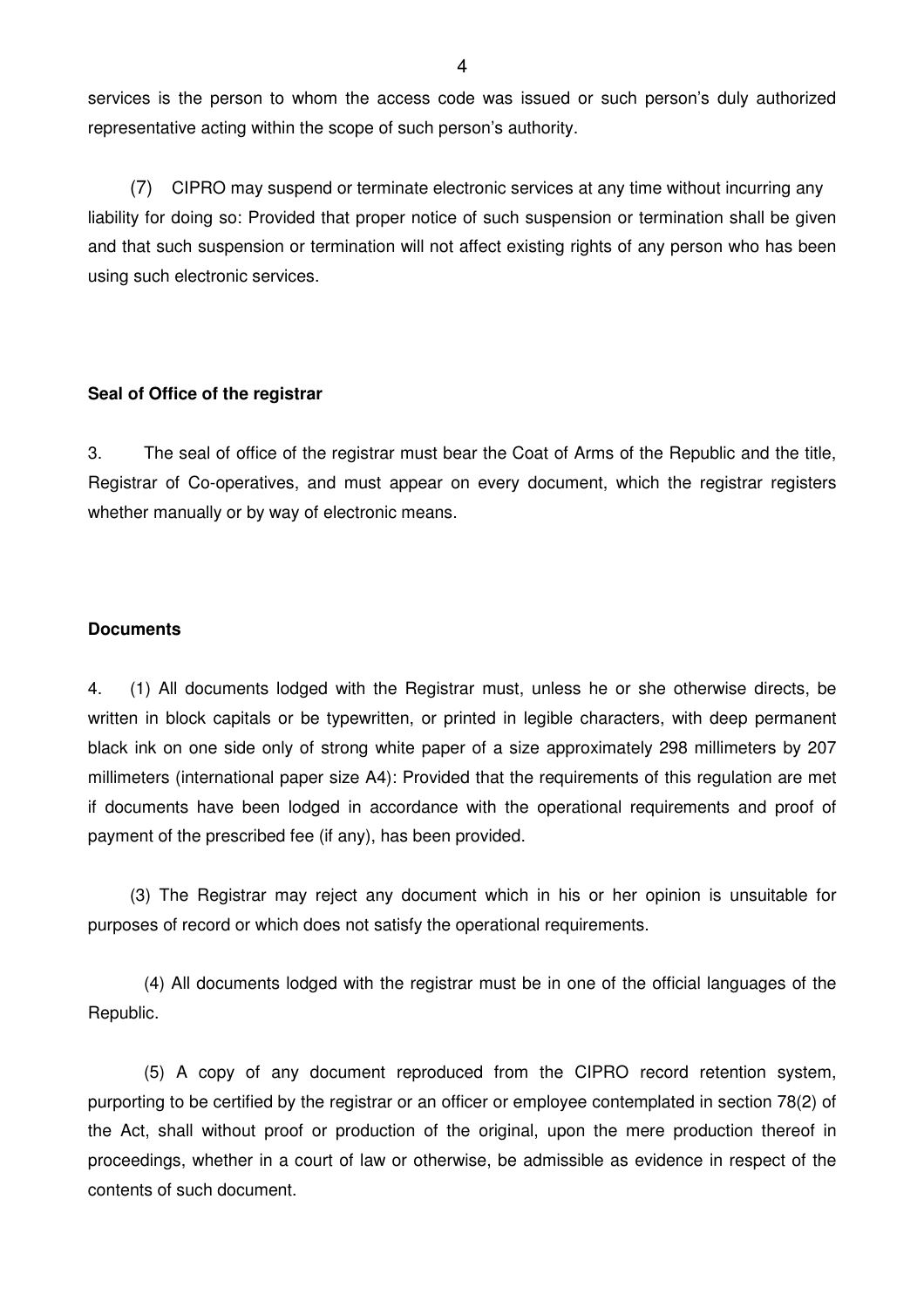(6) All communications to the registrar may be made, or any document required to be sent to or lodged with the registrar may be lodged personally or sent through the post or transmitted in such electronic form and by such electronic means as authorized by the Registrar for electronic services.

# **Preservation of records**

5. (1) Any document lodged with the registrar or created on the CIPRO system in terms of regulation 3(1) may be stored in such form and format as the Registrar may approve from time to time for the CIPRO record retention system.

(2) Any document lodged with the registrar or any record in the CIPRO record retention system may, subject to the provisions of any law, be moved to other locations, stored in another form, or be destroyed, as the case may be.

# **Checking of documents**

6. When any person considers the registration of any document and submits a draft thereof to the registrar for checking, or requires the checking of any document or draft for any other reason, the fees mentioned in Schedule 1 in respect of such checking, shall be payable.

# **Office hours**

7. The office of the registrar shall be open to the public from Mondays to Fridays from 08:00 to 15:00, except on the following days:

- (a) All days proclaimed public holidays in terms of any law; and
- (b) days of which notice may from time to time be given by means of displaying a notice in a conspicuous place at the said office or in such other manner as the registrar may think fit.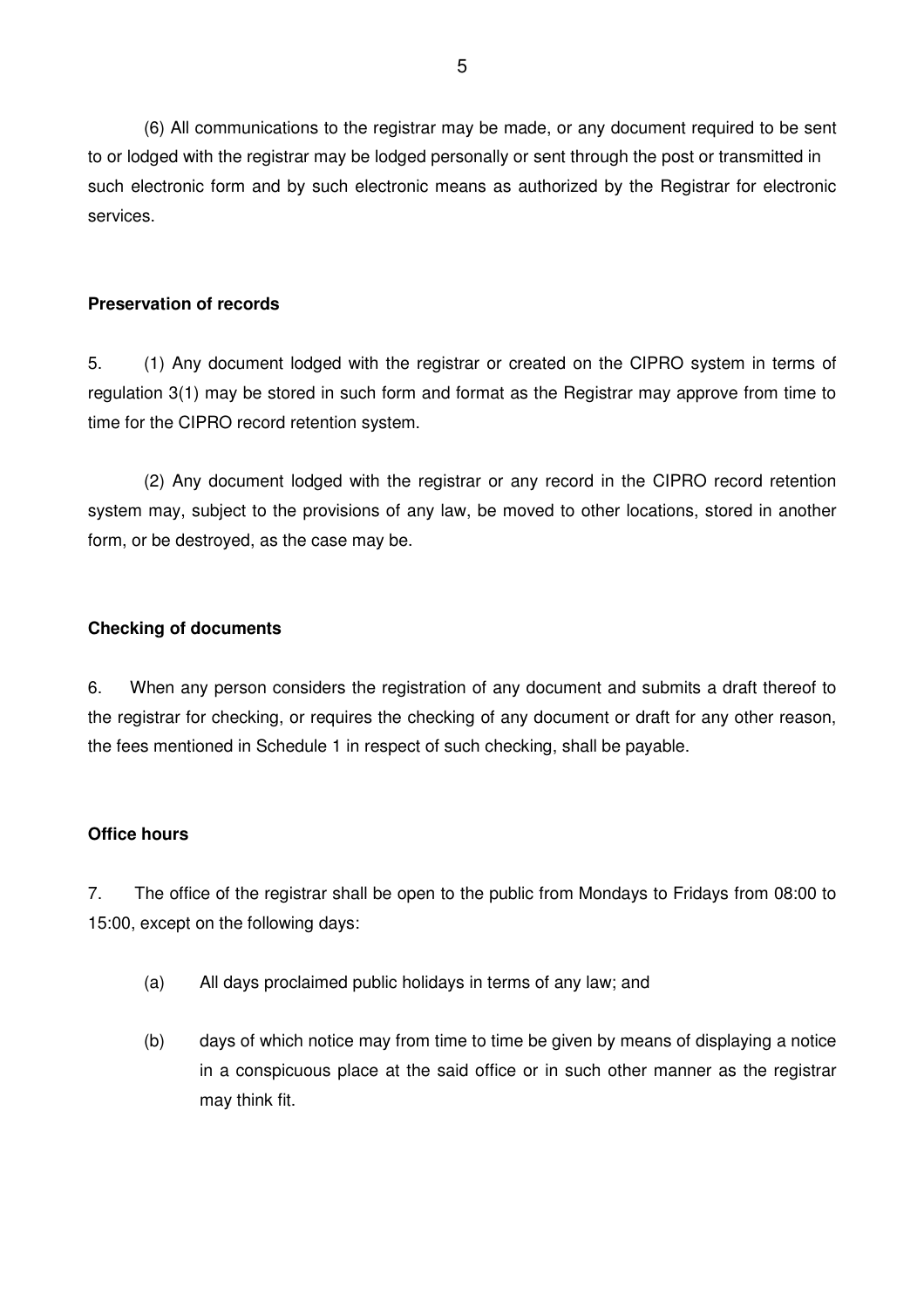#### **Forms and fees**

8. (1) The forms contained in Schedule 2 to these regulations must be used in all cases to which they apply and may be modified as directed by the registrar to meet other cases or as circumstances may require.

 (2) The fees to be paid in terms of the Act and these regulations are those set out in Schedule 1 to these regulations.

#### **Manner, proof and date of payment**

9. (1) The payment of all fees, additional fees and other moneys payable to the registrar in terms of the Act, these regulations or in relation to any form prescribed in these regulations, must be effected in such manner, including such electronic form of payment, as the Registrar may direct.

 (2) Proof of payment of such fees, additional fees or other moneys shall be furnished in accordance with the registrar's requirements for such payment or, if such payment is electronically effected through the CIPRO system, in accordance with the operational requirements.

 (3) The date of payment of fees, additional fees or other moneys referred to in subregulation (1), shall be the date, as the case may be -

- (a) on which a payment was made in a manner contemplated in subregulation (1); or
- (b) as indicated on the electronic billing system when the electronic transaction on the billing system was performed.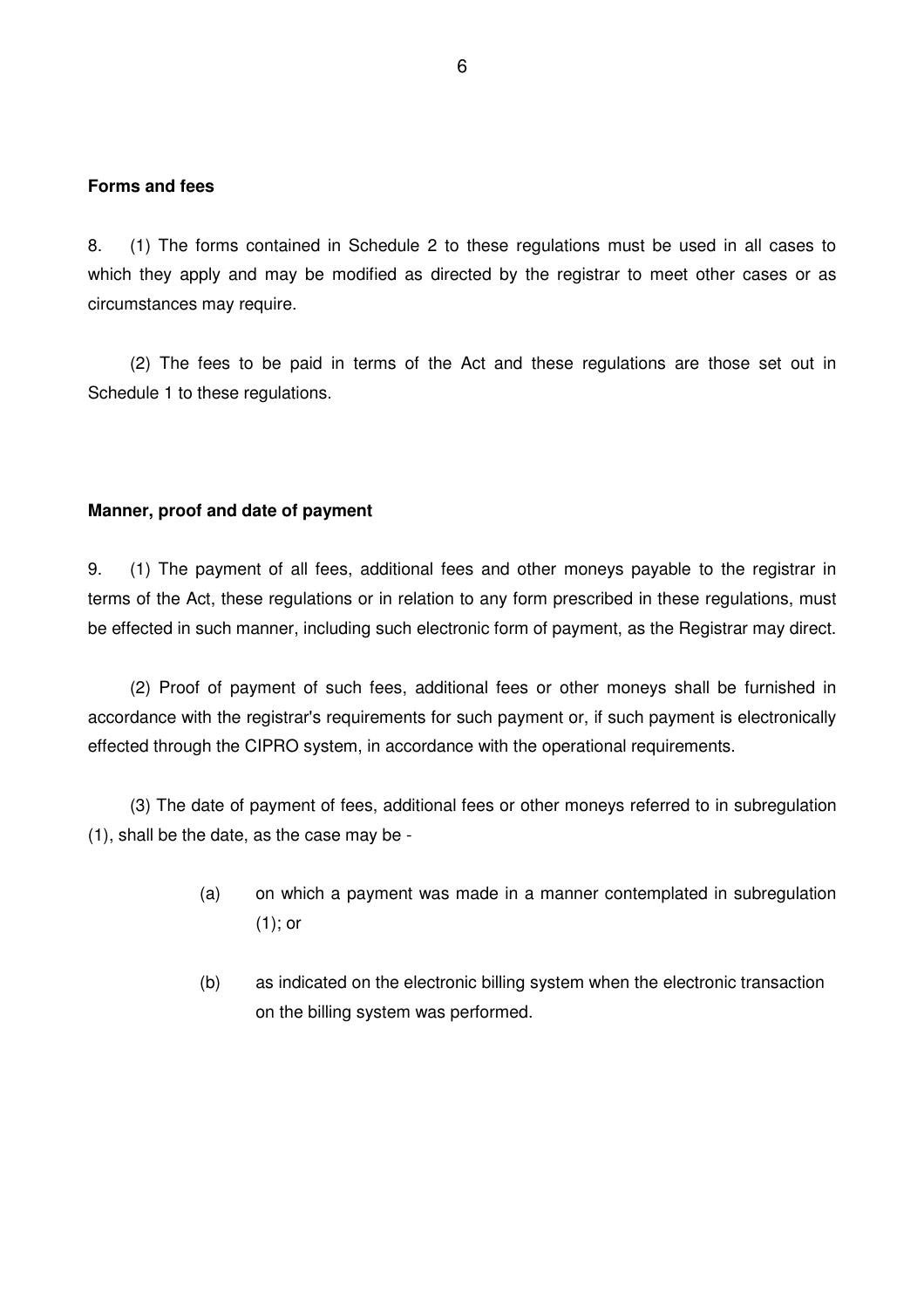#### **Inspection of documents**

10. (1) Any person who personally applies to inspect any document or to obtain a copy of any document kept by the registrar under the Act, must complete Form CR 13, provided by the office and pay the appropriate fee set out in Schedule 1.

(2) Any person who does not personally, at the registrar's Office, inspect a document, kept by the registrar under the Act, or uplift a copy or extract thereof, may apply in writing to the registrar for any information relating to the document or for a copy of or extract from any such document and the registrar must upon payment of the fee set out in Schedule 1, provide the information requested, in such format as he or she is able to provide.

 (3) Copies of documents, kept by the registrar under the Act, or information in relation thereto or extracts thereof, may also be obtained through the CIPRO electronic services upon payment of the fee set out in Schedule 1.

 (4) The fee set out in Schedule 1 shall be payable in respect of inspection of documents relating to any one co-operative and in respect of copies of documents the fee shall be payable in respect of each document.

(5) Any person who, whilst inspecting any document at the office, knowingly and without the consent of the registrar-

- (a) removes any document from the custody of the registrar or the office;
- (b) makes or causes to be made any entry on such document;
- (c) destroys or mutilates any such document; or
- (d) alters or causes to be altered any entry on such document,

shall be guilty of an offence and liable on conviction to a fine or to imprisonment for a period not exceeding six months or to both such fine and such imprisonment.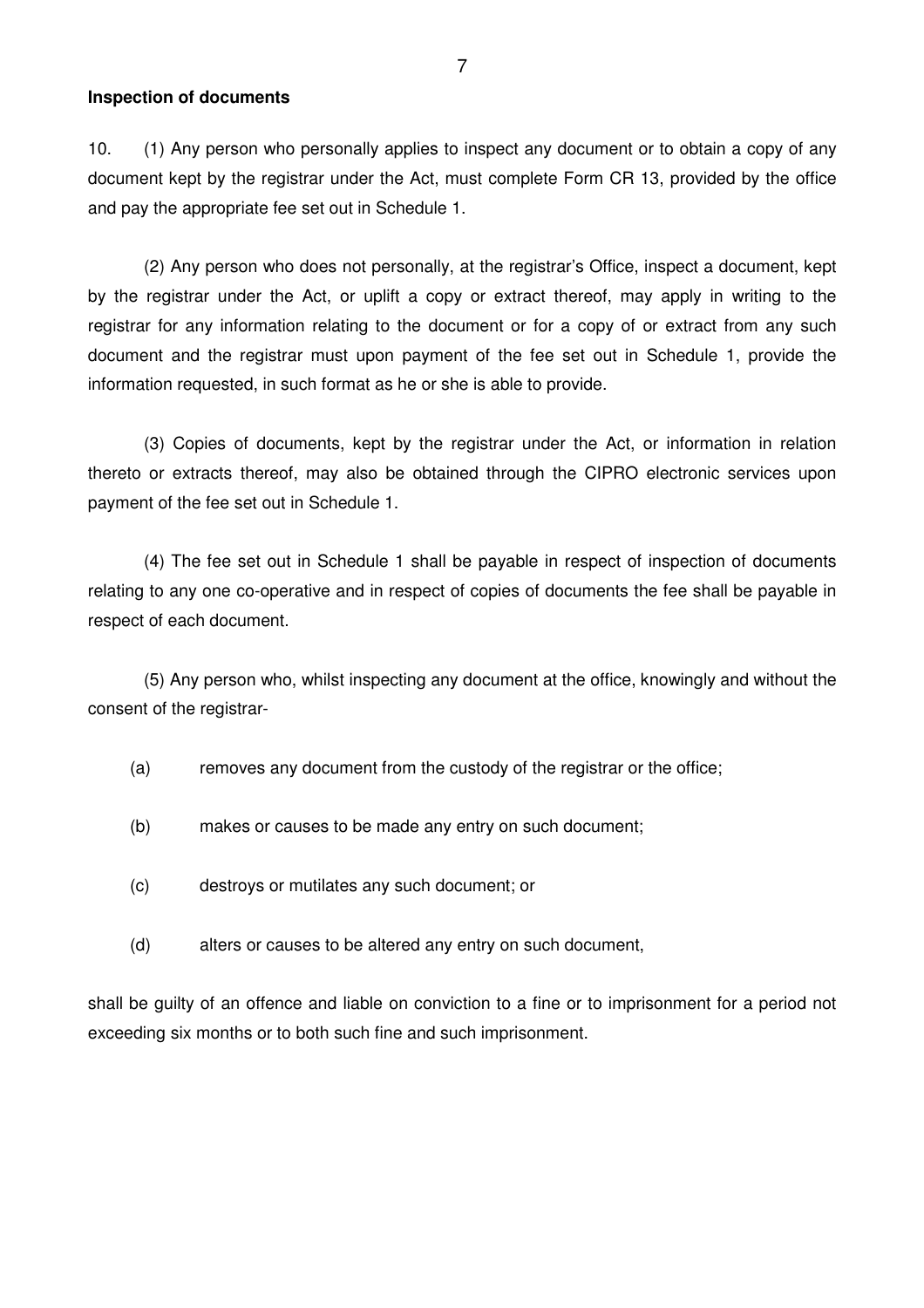#### **Name reservation**

11. (1) Any person who intends to form a co-operative or any co-operative which intends to change its name may, on Form CR 5 and on payment of the fee set out in Schedule 1, apply to the registrar for the reservation of a name.

 (2) A reservation contemplated in subsection (2) shall be valid from the date of approval by the registrar for a period not exceeding three months.

#### **Registration of a primary/secondary/tertiary co-operative**

12. (1) The following documents must be lodged for the registration of a primary, secondary or tertiary co-operative:

- (a) Form CR 1 containing the application for registration of a co-operative;
- (b) The proposed constitution of the co-operative complying with the provisions of section 13 of the Act and duly signed by at least such number of founding members as are required to form a co-operative of that particular form;
- (c) If a name has been reserved for the co-operative to be formed, Form CR 5 containing particulars of the name so reserved;
- (d) If Form CR1 and the constitution is not signed by a founder member personally, a power of attorney signed by the founder member in favour of the person signing on his or her behalf.

 (2) Proof of payment of the registration fee contemplated in section 6 (2) (d) of the Act must be submitted with the documents referred to in subregulation (1).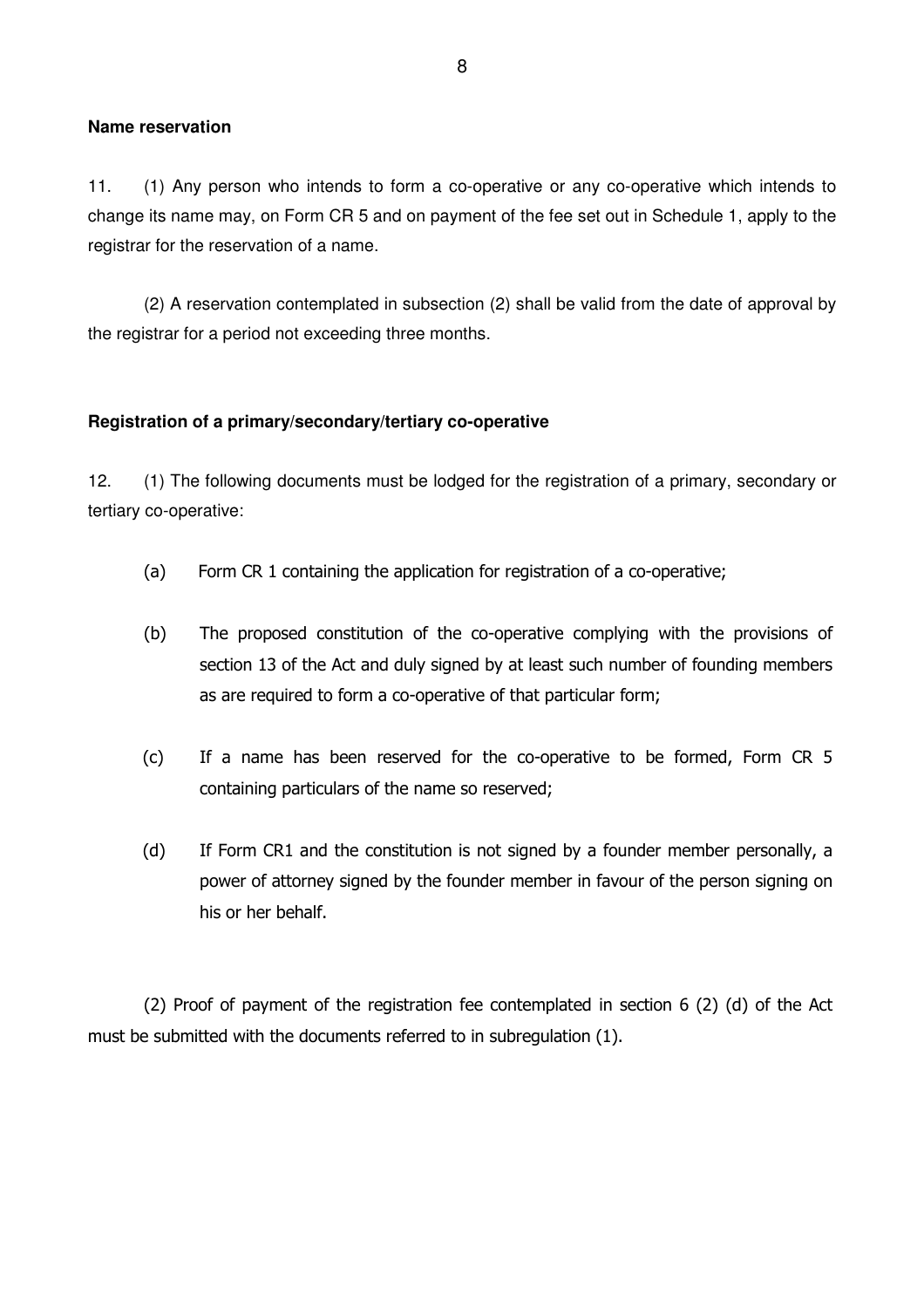#### **Certificate of registration and registration number**

13. (1) After registration and allocation of a registration number to the co-operative, the registrar must issue a certificate of registration in the format of Form CR 10 and provide the cooperative with a copy of the registered CR1 and constitution.

(2) The registrar may change or amend the registration number of any co-operative allocated either in terms of section 7 of the Act, any repealed law or in terms of any administrative ruling, in order to rectify duplications of such numbers or to achieve any other objective which he or she considers necessary or expedient in order that the purposes of the Act in respect of the register of co-operatives may be achieved: Provided that if the registration number is so changed or amended, the registrar must issue the co-operative concerned with a certificate confirming such change or amendment.

#### **Amendment of constitution**

14. (1) A special resolution for the amendment of the constitution of a co-operative must be lodged for registration on Form CR 6 and must be accompanied by a copy of the notice of the general meeting in terms of section 18 (2) of the Act, which sets out the proposed amendment.

 (2) If the co-operative has changed its name by such special resolution, the registrar must issue the co-operative with a certificate of change of name in the format of Form CR 11.

#### **Notice of registered office of co-operative**

15. (1) Notice of the registered office of a co-operative, its postal address, electronic address, telephone and telefax numbers and any change thereof, must be given on Form CR 3.

 (2) Form CR 3 must be lodged upon registration of the co-operative and within fifteen days of any change of the particulars referred to in subregulation (1).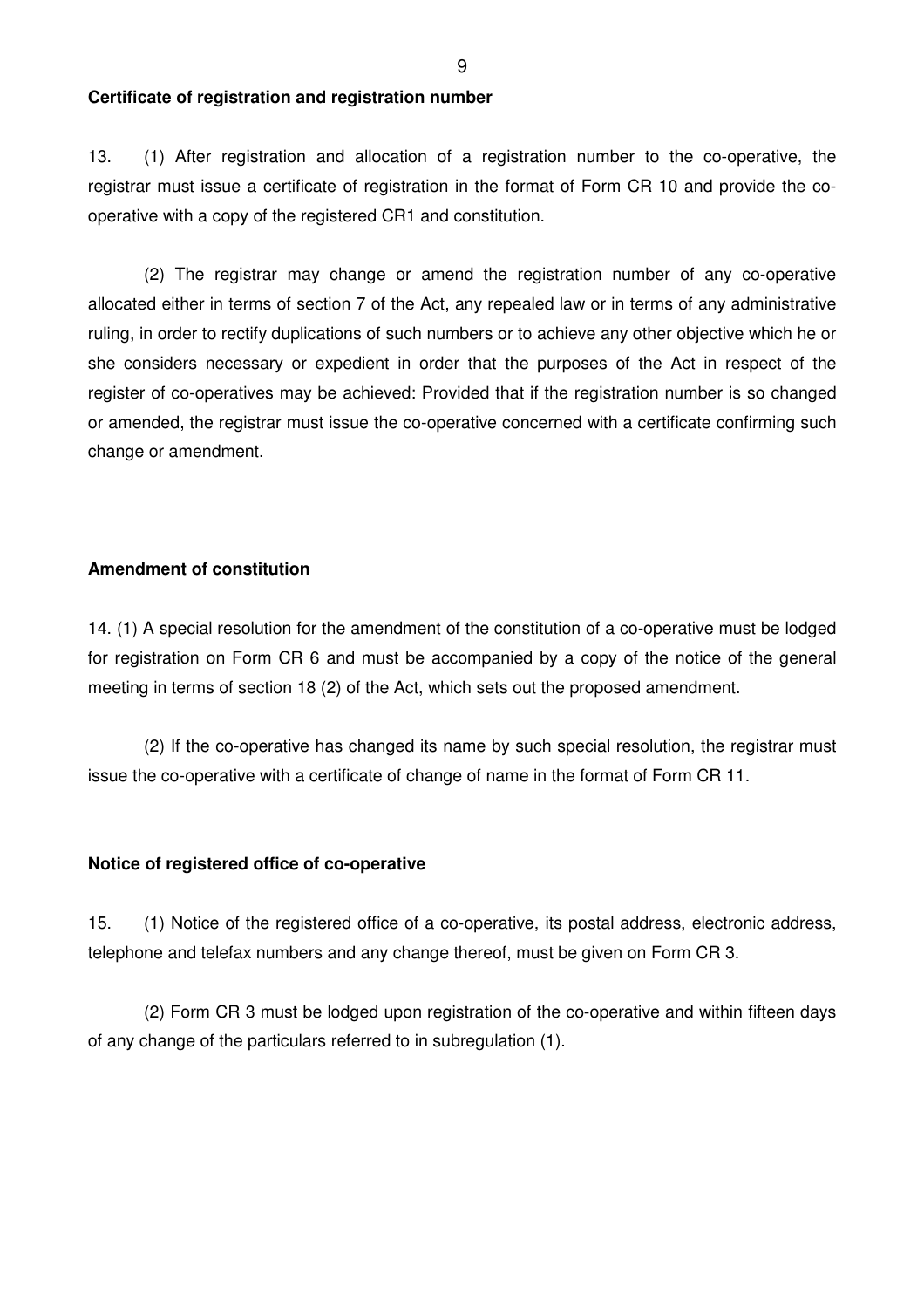#### **Returns relating to directors**

16. A co-operative must notify the registrar of the particulars of its directors required by section 39 of the Act, and any change to that particulars, on Form CR 2.

#### **Disqualification of directors and managers**

17. (1) A director or manager of a co-operative who has failed to disclose his or her interest in a contract or transaction as required by section 37 of the Act, or in respect of whom a reasonable suspicion exists that he or she has failed to make the required disclosure, will be disqualified to attend or participate directly or indirectly in any meeting of or at which the co-operative is a party, until the supervisory committee or, if such a committee is not provided for and appointed in terms of the constitution of the co-operative, the board of directors, has considered the said failure and made a decision on the future participation of the director or manager concerned in the affairs of the co-operative.

 (2) A decision of the supervisory committee or the board of directors in terms of subsection (1), must be placed on the agenda of the next general meeting of the co-operative for reconsideration and may either be ratified or amended as the meeting deems fit.

#### **Application for exemption from full compliance with audit requirements**

18. (1) An application for exemption from full compliance with the audit requirements in terms of section 47 (2) of the Act must be made on Form CR 8.

 (2) If approval has been granted that a suitably qualified person other than an auditor may perform the audit of the co-operative, Form CR 4 containing particulars of the name, profession and registration number of the person with the profession concerned, must be lodged within 15 days of his or her appointment.

 (3) A co-operative must lodge the financial statements prepared pursuant to the exemption under cover of Form CR 7 within 15 days of the annual general meeting approving them.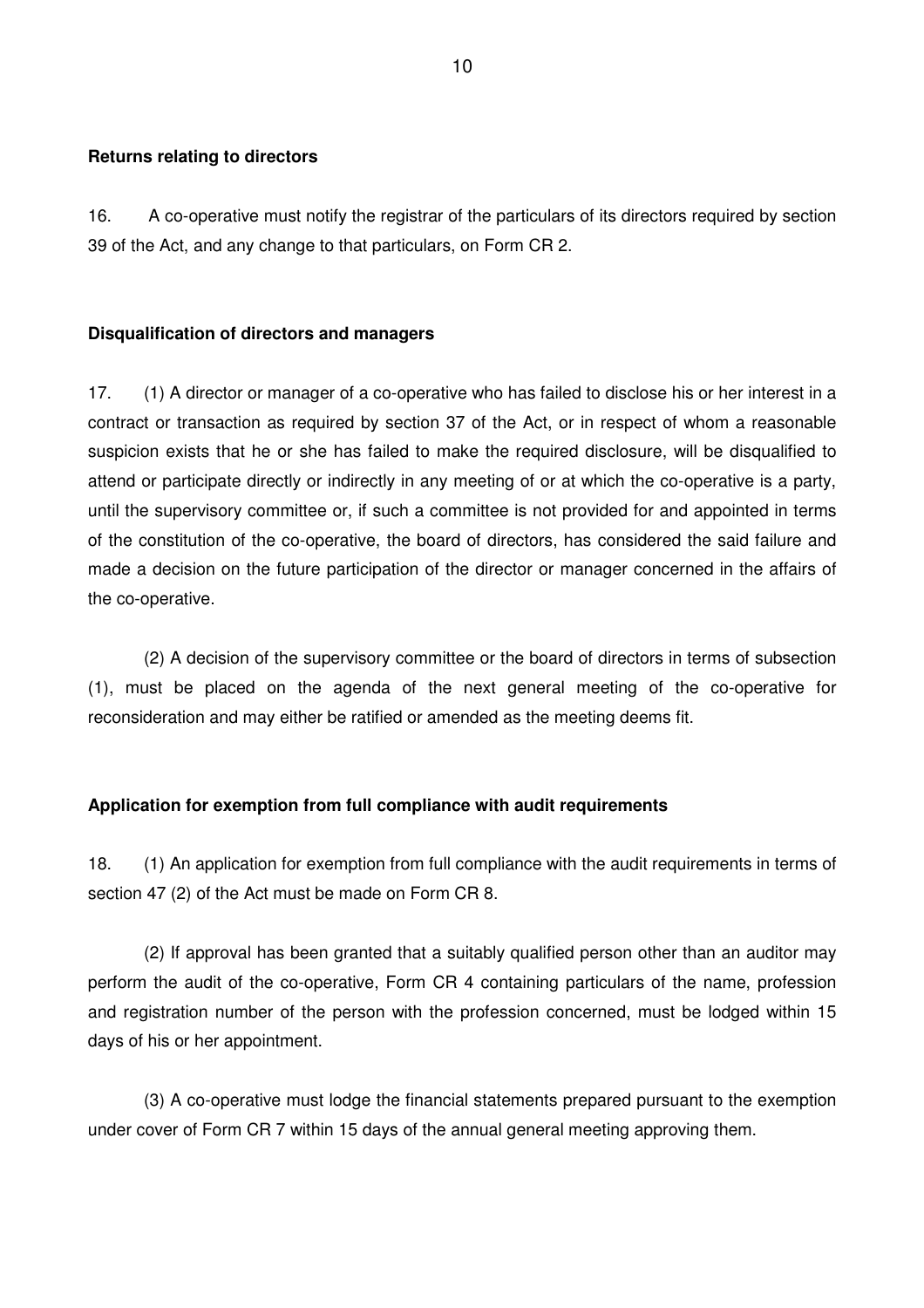#### **Lodgment of annual financial statements**

19. (1) The board of directors of a co-operative must lodge a copy of the audited financial statements of the co-operative within 15 days of approval by the annual general meeting under cover of Form CR 7.

 (2) If an exemption has been granted under section 55 of the Act a copy of the financial statements as submitted to and approved by the annual general meeting of the co-operative, must be submitted under cover of Form CR 7 within 15 days of its approval.

 (3) In the event that the annual general meeting fails to approve the financial statements, notice of the reasons for the failure and the action the co-operative proposes to take to address the situation must be given on Form CR 7.

### **Notice of error or misstatement in annual financial statements**

20. Notice of any error or misstatement in the financial statements of a co-operative must be given on Form CR 7 and lodged together with a copy of the revised financial statements.

#### **Special resolution for voluntary winding up**

21. A special resolution for the voluntary winding up of the co-operative in terms of section 71 of the Act must be passed by at least 75 per cent of its members and must be lodged for registration on Form CR 9 together with a copy of the notice of the general meeting in terms of section 18 (2) of the Act, which sets out the proposed amendment.

# **General principles for support and development of co-operatives**

22. The general principles contained in Schedule 3 must be applied for all support and development initiatives concerning co-operatives.

### **Short title**

23. These Regulations are called the Co-operatives Administrative Regulations, 2007, and comes into operation on 2 May 2007.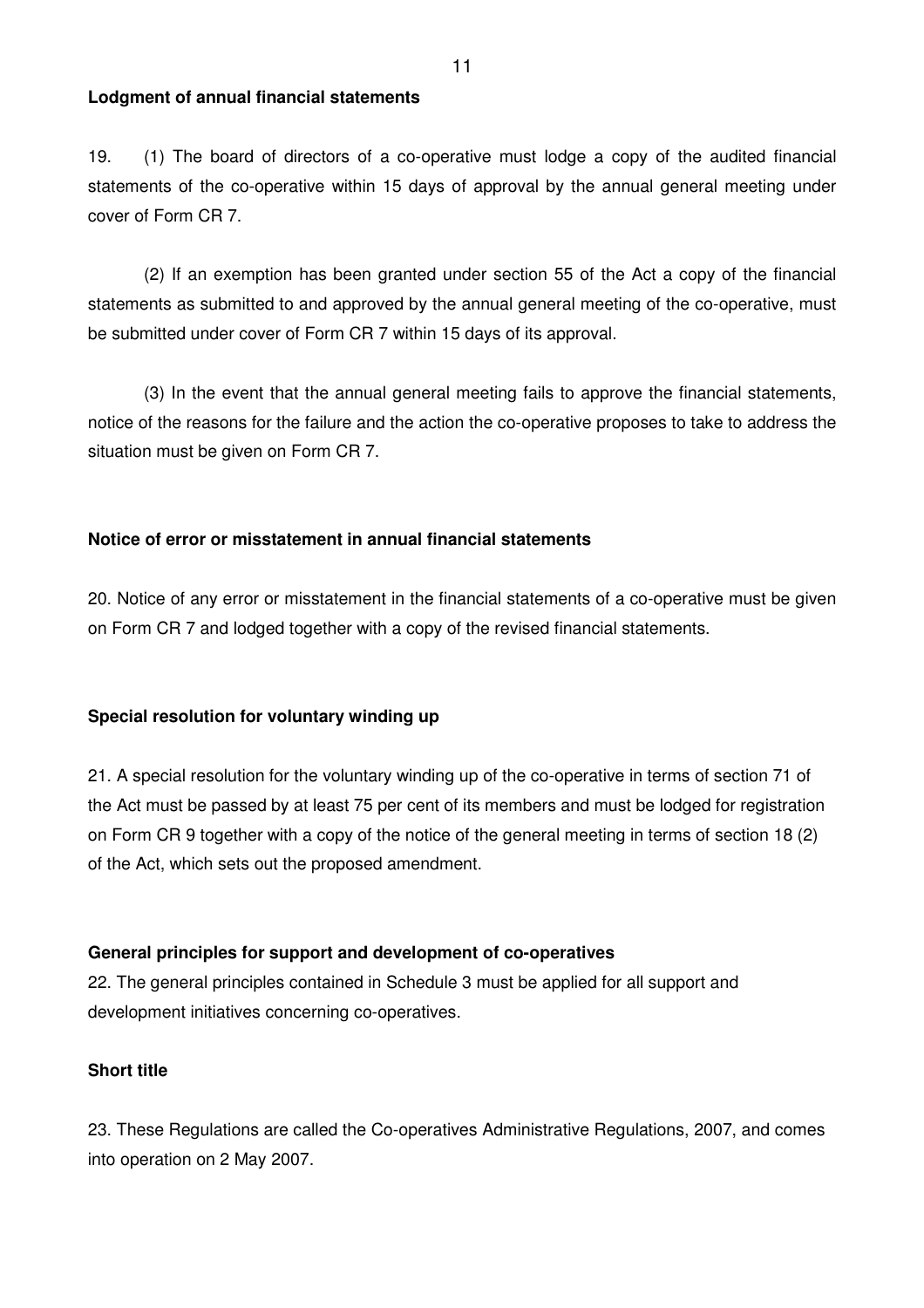# **SCHEDULE 1 - FEES**

The prescribed fees to be paid in respect of the filing, verification or copying of a document in terms of the Act, or in respect of any registration and other services rendered by the registrar, are stipulated below:

<u> 1989 - Johann Barn, fransk politik (f. 1989)</u>

|                                                                                                                                     | <b>NATURE OF GOODS OR SERVICE</b>                                                                                     | <b>TARIFF/FEE</b>                                                                                               |  |  |
|-------------------------------------------------------------------------------------------------------------------------------------|-----------------------------------------------------------------------------------------------------------------------|-----------------------------------------------------------------------------------------------------------------|--|--|
|                                                                                                                                     | <b>CO-OPERATIVE ACT NO. 14 OF 2005</b>                                                                                |                                                                                                                 |  |  |
| 1                                                                                                                                   | Application to register a co-operative [Section 6(1)]                                                                 | R215-00 per application                                                                                         |  |  |
| $\mathbf{2}$                                                                                                                        | Registration of special resolution for amendment of<br>constitution                                                   | R17.50 per section with a maximum of<br>R <sub>245</sub>                                                        |  |  |
| Inspection of a document received and kept by the<br>3<br>R21,50 per co-operative<br>Registrar under the Act.<br>[Section $82(1)$ ] |                                                                                                                       |                                                                                                                 |  |  |
|                                                                                                                                     | 4 Obtaining a copy of or extract from a document -                                                                    |                                                                                                                 |  |  |
|                                                                                                                                     | When it follows inspection.<br>(a)<br>(b)<br>When otherwise requested<br>When it is provided programmatically<br>(c)  | R1-00 per photocopy<br>R21,50 per co-operative plus R1-00 per<br>photocopy<br>R23-50 per co-operative plus disk |  |  |
| 5                                                                                                                                   | Application to convert a company into a co-operative<br>[Section $66(1)$ ]                                            | R245-00 per application                                                                                         |  |  |
| 6                                                                                                                                   | Application for the amalgamation of two or more co-<br>operatives<br>[Section $57(4)$ ]                               | R245-00 per application                                                                                         |  |  |
| 7                                                                                                                                   | Additional fee for late lodgement of documents required to<br>be lodged within a specified period [Section 95 (1) (b) | R150 per document                                                                                               |  |  |
|                                                                                                                                     | 8 Checking of documents and drafts of documents                                                                       | R50 per document or draft                                                                                       |  |  |
| 9                                                                                                                                   | Application for the reservation of a name, translated form or<br>shortened form of name                               | R50 per application                                                                                             |  |  |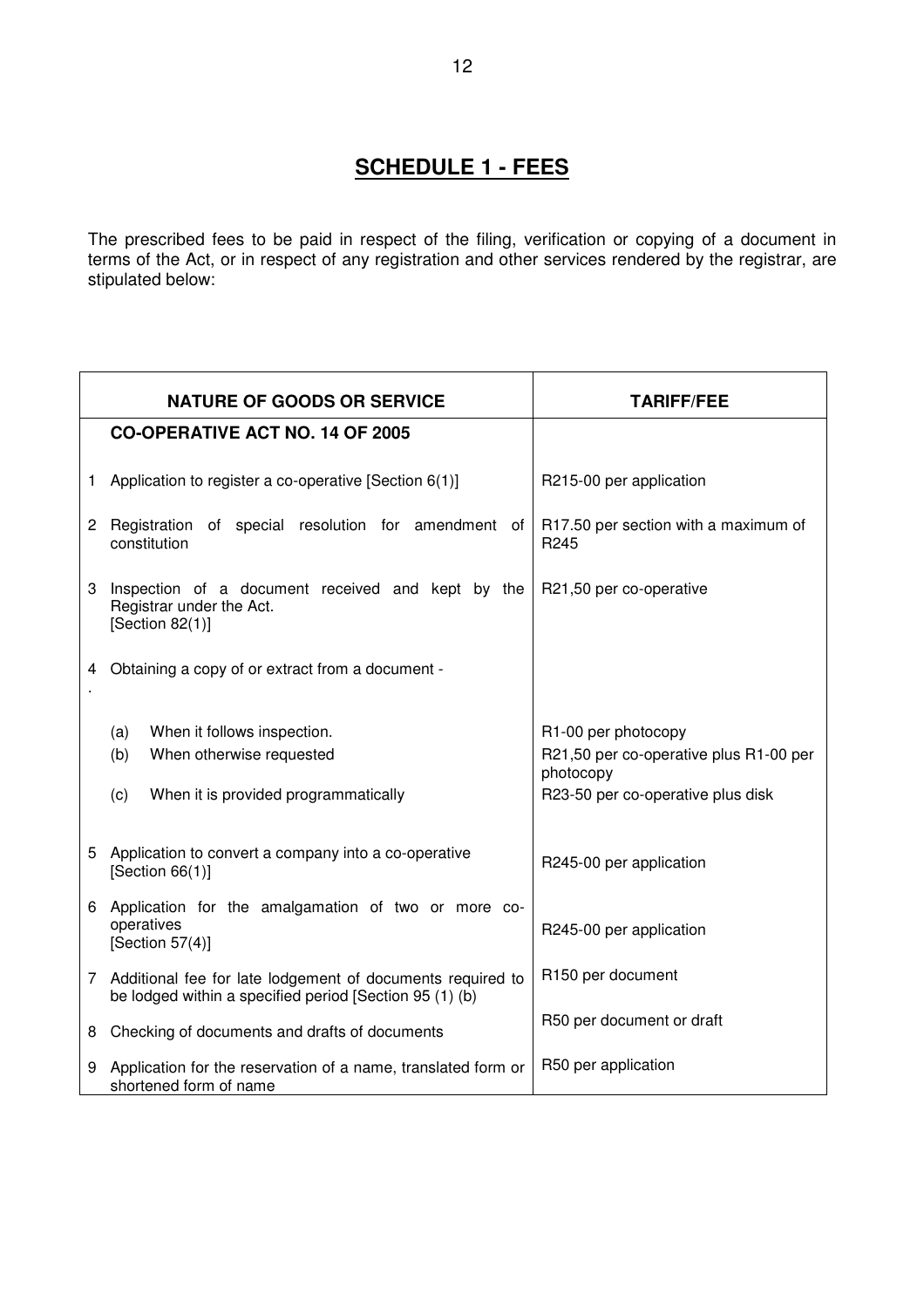Forms CR 1 to CR 13 inclusive, are as follows:

# **FORM CR 1**

# **REPUBLIC OF SOUTH AFRICA**

### CO-OPERATIVES ACT, 2005

### **APPLICATION FOR REGISTRATION OF PRIMARY/SECONDARY/TERTIARY CO-OPERATIVE**  (Section 6)

#### **INSTRUCTIONS FOR COMPLETION OF FORM**

- 1. Write in block capital letters, typewrite or print in legible characters with deep permanent black ink, and lodge one set of the documents referred to at the end of Part 1.
- 2. An application, which does not comply with the requirements of the Act, these regulations or the notes on this Form, may be rejected.
- 3. If no identity document has been issued, a written statement to this effect must be attached to the application form and the date of birth must be entered where an identity number is required.

# **PART 1**

#### **APPLICATION STATEMENT**

**WE**, as founder members, apply for the registration of the co-operative, particulars of which are set out below. We confirm that on ……………………2………(date), a meeting of interested persons was held and that the attached constitution was adopted for the co-operative and that the persons whose names appear in Part 3 were elected as first directors of the co-operative.

| Kind of co-operative (specify or describe kind even if not listed in section 4 of Act, e.g. worker/agricultural/consumer co-operative) |
|----------------------------------------------------------------------------------------------------------------------------------------|
|                                                                                                                                        |
|                                                                                                                                        |
|                                                                                                                                        |
|                                                                                                                                        |
|                                                                                                                                        |
|                                                                                                                                        |
|                                                                                                                                        |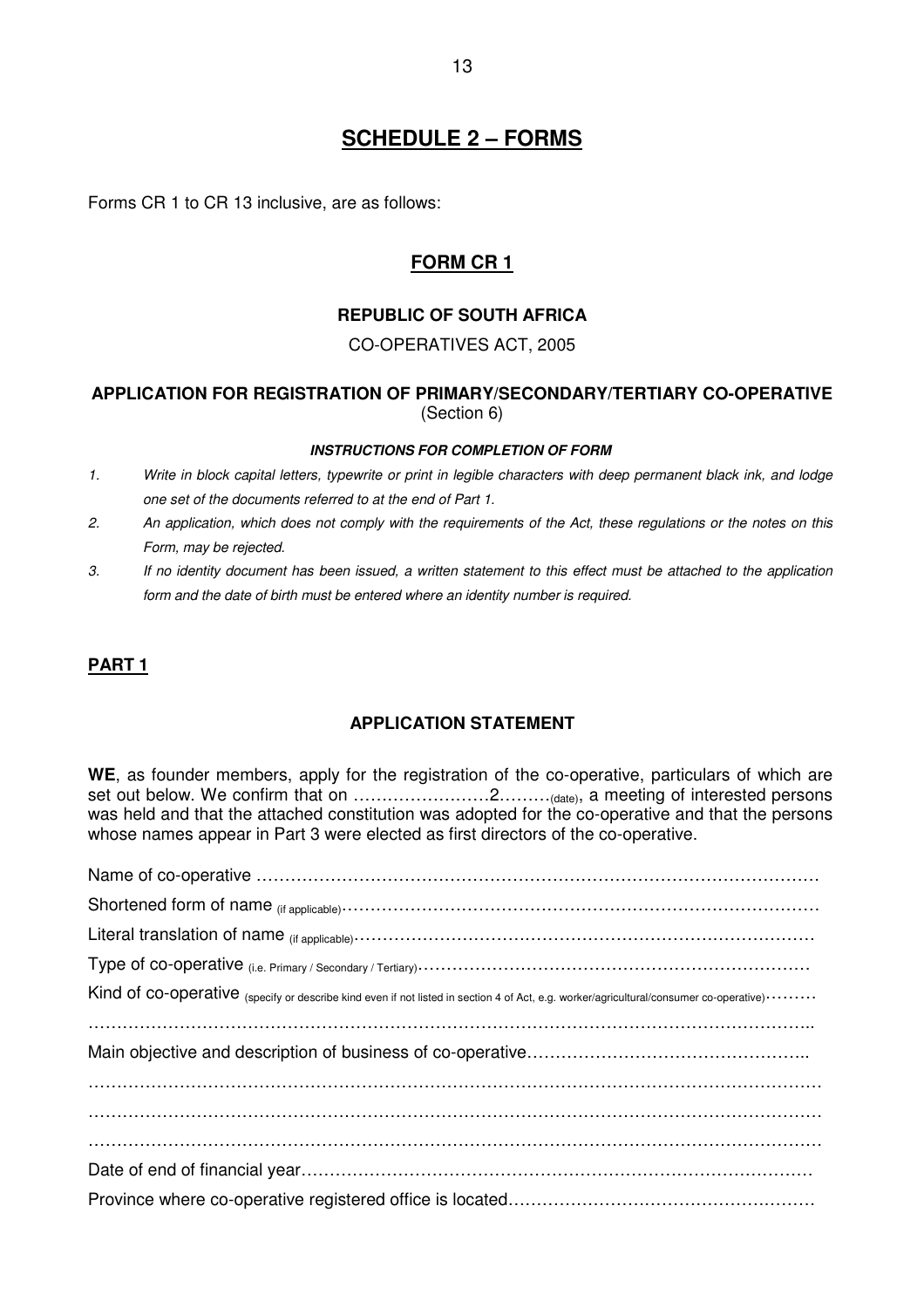# **APPLICATION STATEMENT (CONTINUED) OF**

……………………………………………………………………..(name of co-operative)

#### **DOCUMENTS ATTACHED**

#### **The following documents are attached to this application:**

- 1. The proposed constitution of the co-operative duly signed by the minimum number of founder members (see Important Note at the end of Part 2);
- 2. A power of attorney signed by the founder members in favour of the person signing the constitution on their behalf (only if the constitution is not signed by the founder members personally)
- 3. Form CR 5 containing particulars of the name reserved for the co-operative (only if a name has been reserved for the co-operative to be formed); and
- 4. The prescribed fee or proof of payment thereof.

#### **SIGNATURES OF FOUNDER MEMBERS**

(The persons who have signed the constitution as founder members must also sign this application)

|    | $\mathbf{2}$    |  |
|----|-----------------|--|
| 3  | $\overline{4}$  |  |
| 5  | 6               |  |
| 7  | 8               |  |
| 9  | 10              |  |
| 11 | 12 <sub>2</sub> |  |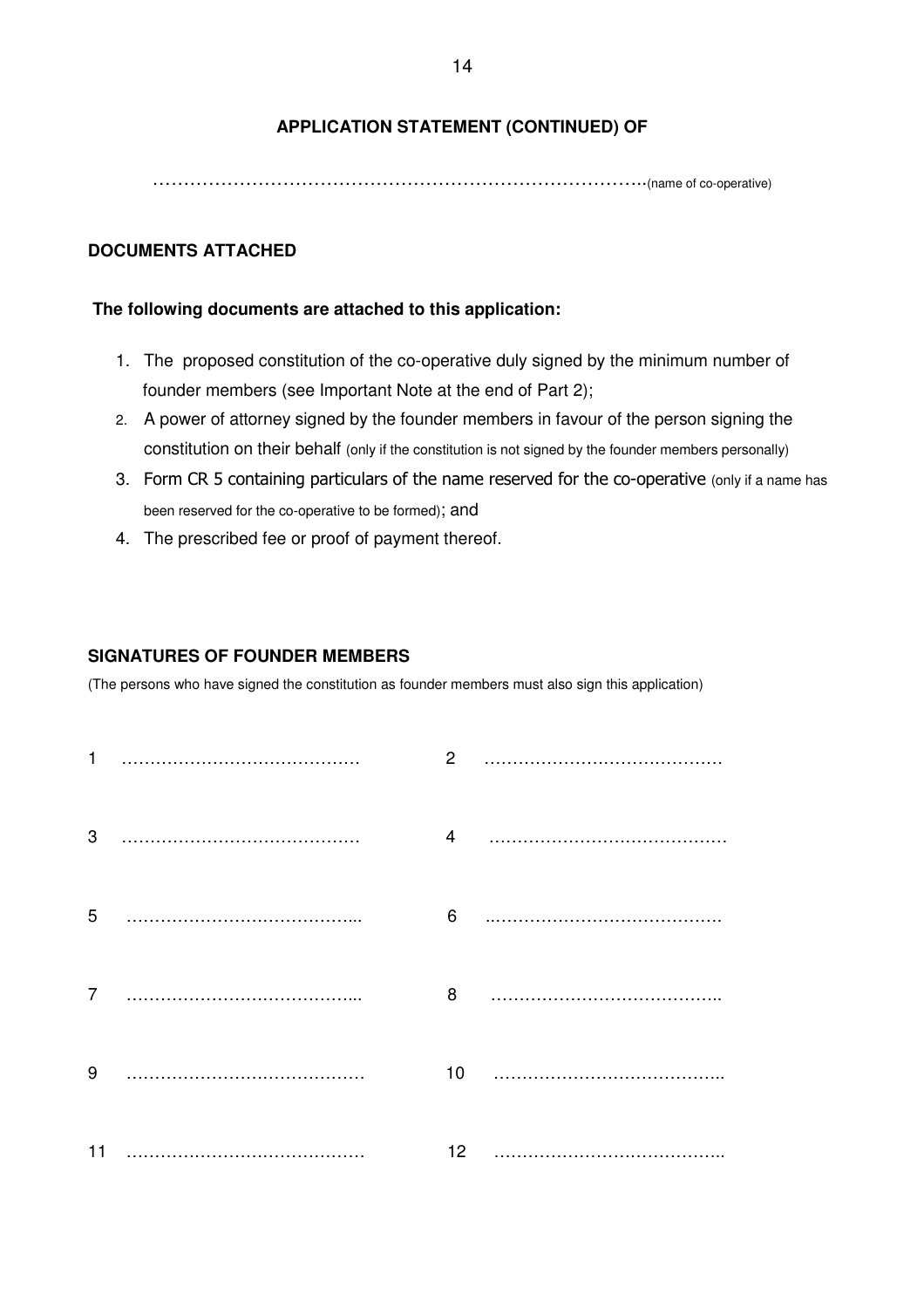# **PART 2**

#### **LIST OF FOUNDER MEMBERS OF**

# ………………………………………………………………………(Name of co-operative)

| FULL FORENAMES, SURNAME AND IDENTITY NUMBER<br>OF FOUNDER MEMBER (Primary Co-op) /                                                                 | POSTAL ADDRESS OF FOUNDER MEMBER (Primary Co-op) /                          |
|----------------------------------------------------------------------------------------------------------------------------------------------------|-----------------------------------------------------------------------------|
| FULL FORENAMES, SURNAME AND IDENTITY NUMBER<br>OF REPRESENTATIVE OF FOUNDER CO-OPERATIVE<br>MEMBER - Name and Reg. No. (Secondary /Tertiary Co-op) | POSTAL ADDRESS OF FOUNDER CO-OPERATIVE MEMBER<br>(Secondary/Tertiary Co-op) |
|                                                                                                                                                    |                                                                             |
|                                                                                                                                                    |                                                                             |
|                                                                                                                                                    |                                                                             |
|                                                                                                                                                    |                                                                             |
|                                                                                                                                                    |                                                                             |
|                                                                                                                                                    |                                                                             |
|                                                                                                                                                    |                                                                             |
|                                                                                                                                                    |                                                                             |
|                                                                                                                                                    |                                                                             |
|                                                                                                                                                    |                                                                             |
|                                                                                                                                                    |                                                                             |

| <i><b>IMPORTANT NOTE</b></i> |                                                                                                         |  |  |
|------------------------------|---------------------------------------------------------------------------------------------------------|--|--|
| <b>Form of Co-operative</b>  | Minimum Number of Members Required for Formation of Co-operative and<br><b>Type of Members Required</b> |  |  |
| Primary Co-operative         | 5 Natural Persons (Juristic persons may be members but not founding members)                            |  |  |
| Secondary Co-operative       | 2 Primary Co-operatives (Juristic persons may be members but not founding members)                      |  |  |
| Tertiary Co-operative        | 2 Secondary Co-operatives (Only secondary co-operatives may be members)                                 |  |  |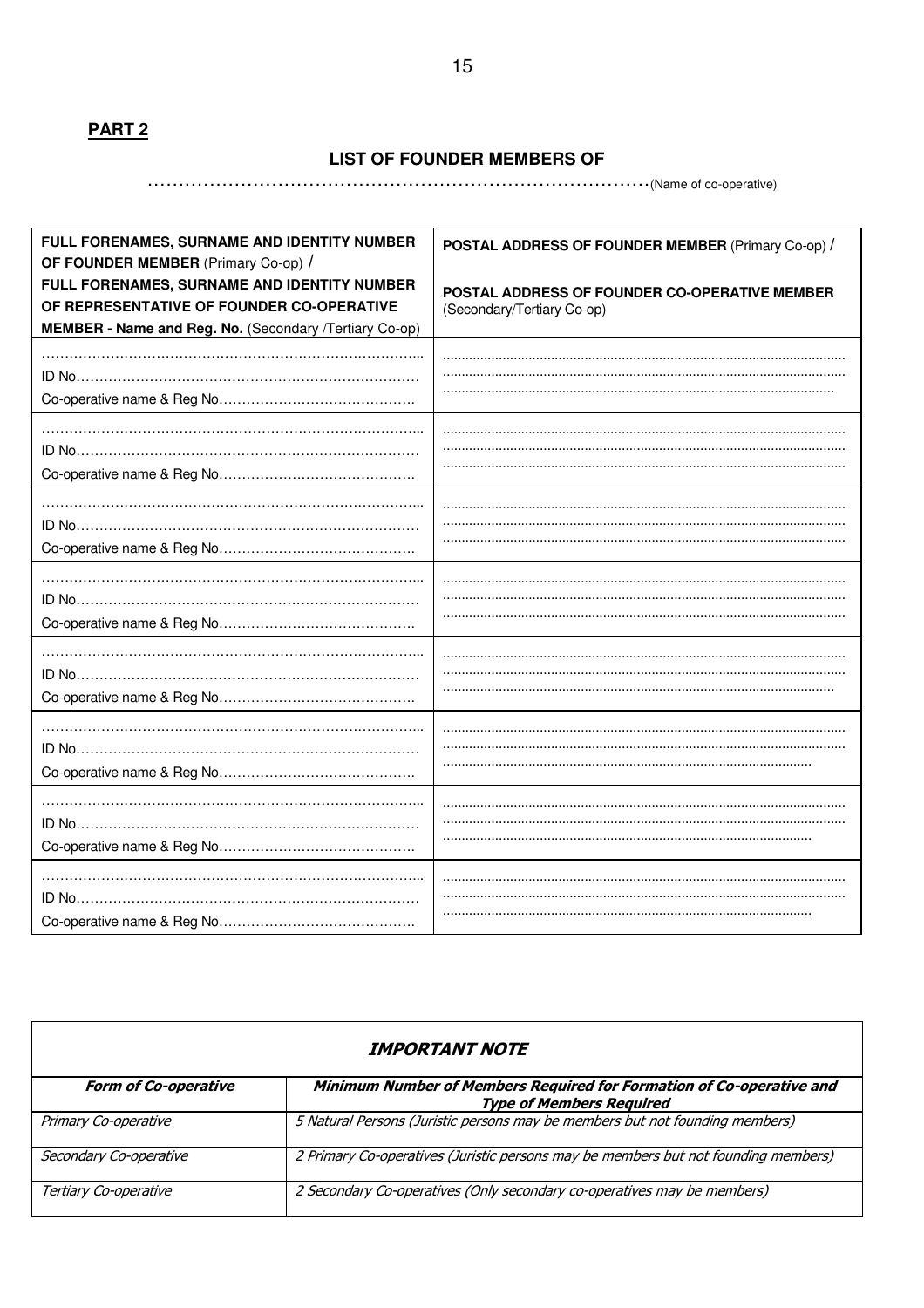### **FIRST DIRECTORS OF**

……………………………………………………………………………….(name of co-operative) (Sections 6 and 39)

The directors listed in this return have consented to their appointment and according to their letters of consent to their appointment, none of the directors are disqualified to be directors in terms of the Cooperatives Act, 2005, or the constitution of the co-operative.

# **APPOINTED DIRECTORS**

| <b>FULL</b><br><b>FORENAMES</b><br><b>AND SURNAME</b><br>OF DIRECTOR | <b>IDENTITY</b><br><b>NUMBER OF</b><br><b>DIRECTOR</b> | <b>HOME</b><br><b>ADDRESS OF</b><br><b>DIRECTOR</b> | <b>POSTAL</b><br><b>ADDRESS OF</b><br><b>DIRECTOR</b> | <b>DATE OF</b><br><b>APPOINTMENT</b><br>OF DIRECTOR |
|----------------------------------------------------------------------|--------------------------------------------------------|-----------------------------------------------------|-------------------------------------------------------|-----------------------------------------------------|
|                                                                      |                                                        |                                                     |                                                       |                                                     |
|                                                                      |                                                        |                                                     |                                                       |                                                     |
|                                                                      |                                                        |                                                     |                                                       |                                                     |
|                                                                      |                                                        |                                                     |                                                       |                                                     |
|                                                                      |                                                        |                                                     |                                                       |                                                     |
|                                                                      |                                                        |                                                     |                                                       |                                                     |
|                                                                      |                                                        |                                                     |                                                       |                                                     |
|                                                                      |                                                        |                                                     |                                                       |                                                     |
|                                                                      |                                                        |                                                     |                                                       |                                                     |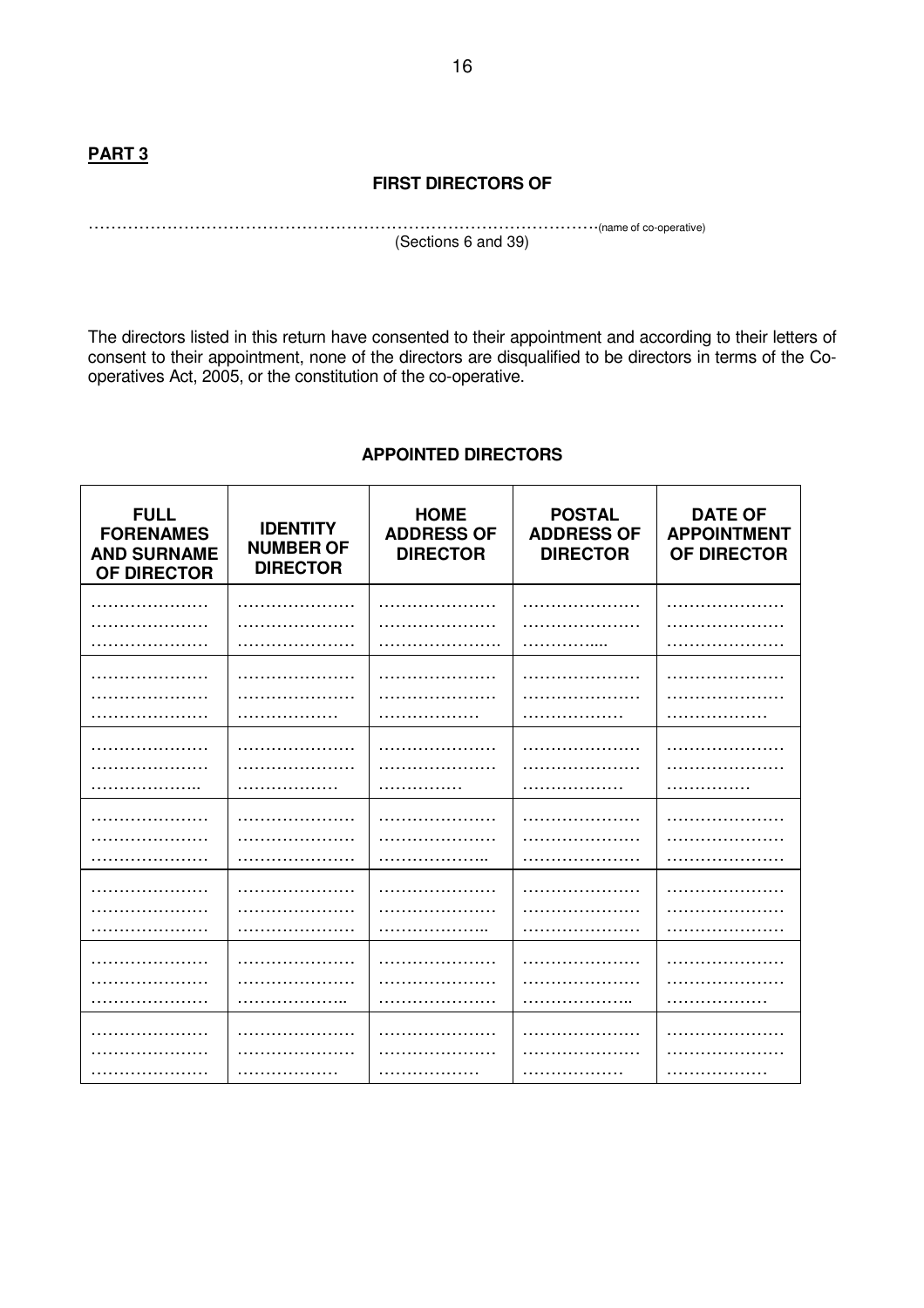### **PART 4**

#### **ADDRESSES AND CONTACT PARTICULARS OF CO-OPERATIVE**

Name of co-operative:……………………………………………………………………….

[Section 20(3)]

**Completion of paragraphs (a) and (b) is compulsory.**

(a) **Situation of Registered Office** (Please provide street or other physical address):

 ………………………………………………………………….. ………………………………………………………………….. ………………………………………………………………….. Province:………………………………………………………..

(b) **Postal Address:** ………………………………………………………………….. …………………………………………………………………... …………………………………………………………………… …………………………………………………….(Postal code)

(c) Complete if available: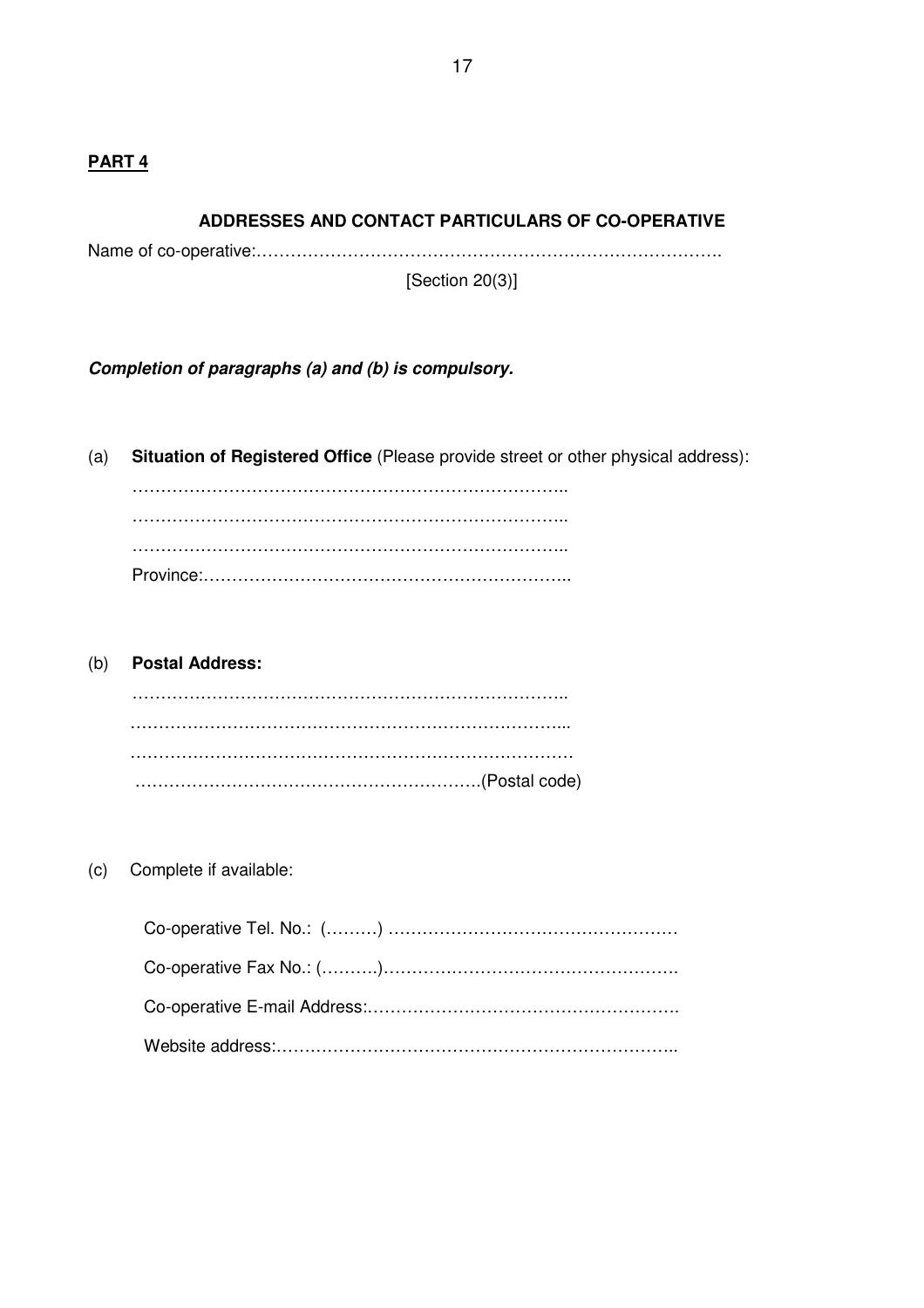# **STATISTICAL INFORMATION FOR PRIMARY CO-OPERATIVES**

(Not compulsory but essential for planning and implementing support measures)

Name of co-operative……………………………………………………………………

Please complete the following information relating to the co-operative as accurately as possible:

| $1_{\cdot}$ |                                                                      |
|-------------|----------------------------------------------------------------------|
| 2.          | Number of male members                                               |
| 3.          |                                                                      |
| 4.          | Number of disabled persons who are members                           |
| 5.          | Number of members of other races                                     |
| 6.          |                                                                      |
| 7.          | Size of the co-operative:                                            |
| 8.          | Number of persons employed by co-operative (members and non-members) |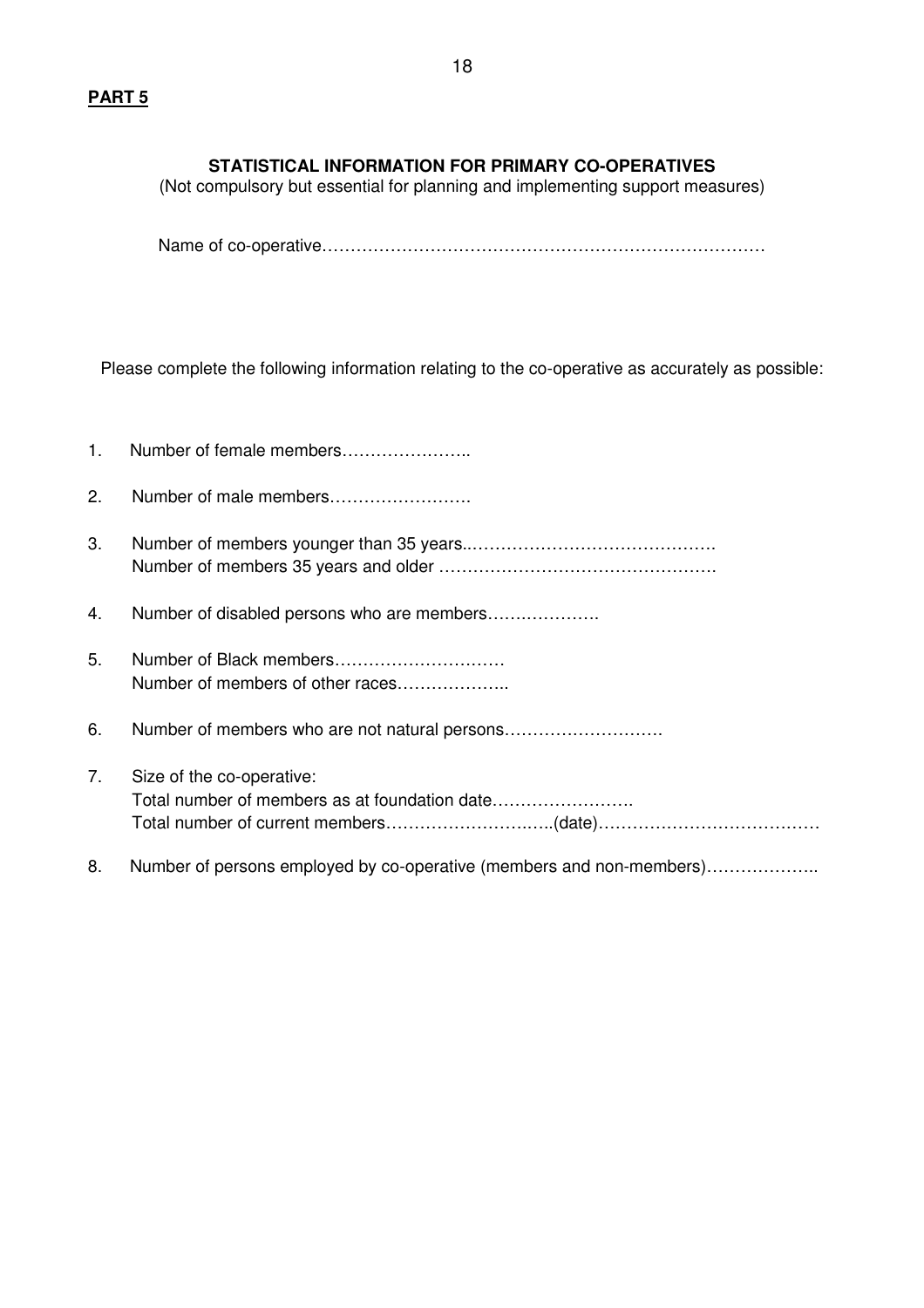#### **REPUBLIC OF SOUTH AFRICA**

#### CO-OPERATIVES ACT, 2005

#### **RETURN RELATING TO DIRECTORS**

(To be lodged when particulars of directors change, including resignation and appointment of new directors) (Sections 6 and 39)

Name of co-operative:………………………………………………………………………….. Registration no. of co-operative:……………………………………………………………….

I,…………………(Name of director,/secretary/manager /officer)………………………….……………state that the directors listed in this return are all the directors of the co-operative, have consented to their appointment and that, according to their letters of consent to their appointment, none of the directors are disqualified to be directors in terms of the Co-operatives Act, 2005, or the constitution of the cooperative and that the directors listed in the second table have not been re-appointed or have vacated their office for other reasons.

Signed……………………………………………………(Director/secretary/manager/officer of co-operative)

Date…………………………………….

#### **FULL FORENAMES AND SURNAME OF DIRECTOR IDENTITY NUMBER OF DIRECTOR HOME ADDRESS OF DIRECTOR POSTAL ADDRESS OF DIRECTOR DATE OF APPOINTMENT OF DIRECTOR**  ………………… ………………… ………………… ………………… …………………… ………………… ………………… ………………… ……………………… ………………… ……………………… ……………… ………………… ……………………… ……………………… ……………………… ………………… …………………………… …………… ……………………… ………………………… ……………………… …………………… …………………………… ……………………… ………………… ………………… ……………………… ………………… ………………………… ………………… ………………… ……………….. ……………………… ………………… ………………… ……………………… ………………… ………………… ……………………… ………………… ………………… …………………… ………………… ………………… …………………………… …………………………… ……………………… ………………………… ………………………… ………………… …………………………… …………………………… …………………… …………………… ………………………… ……………………… …………………… ……………………… ……………………… ………………… ………………… ………………… ………………… ………………… ………………… ………………… ………………… ………………… ………………… ………………… ………………… ………………… ………………… ……………… ………………… ………………… ……………………… ………………… ………………… …………………… ………………… ………………… …………………… ………………… ………………… …………………… ………………… ………………… ………………

# **APPOINTED DIRECTORS**

19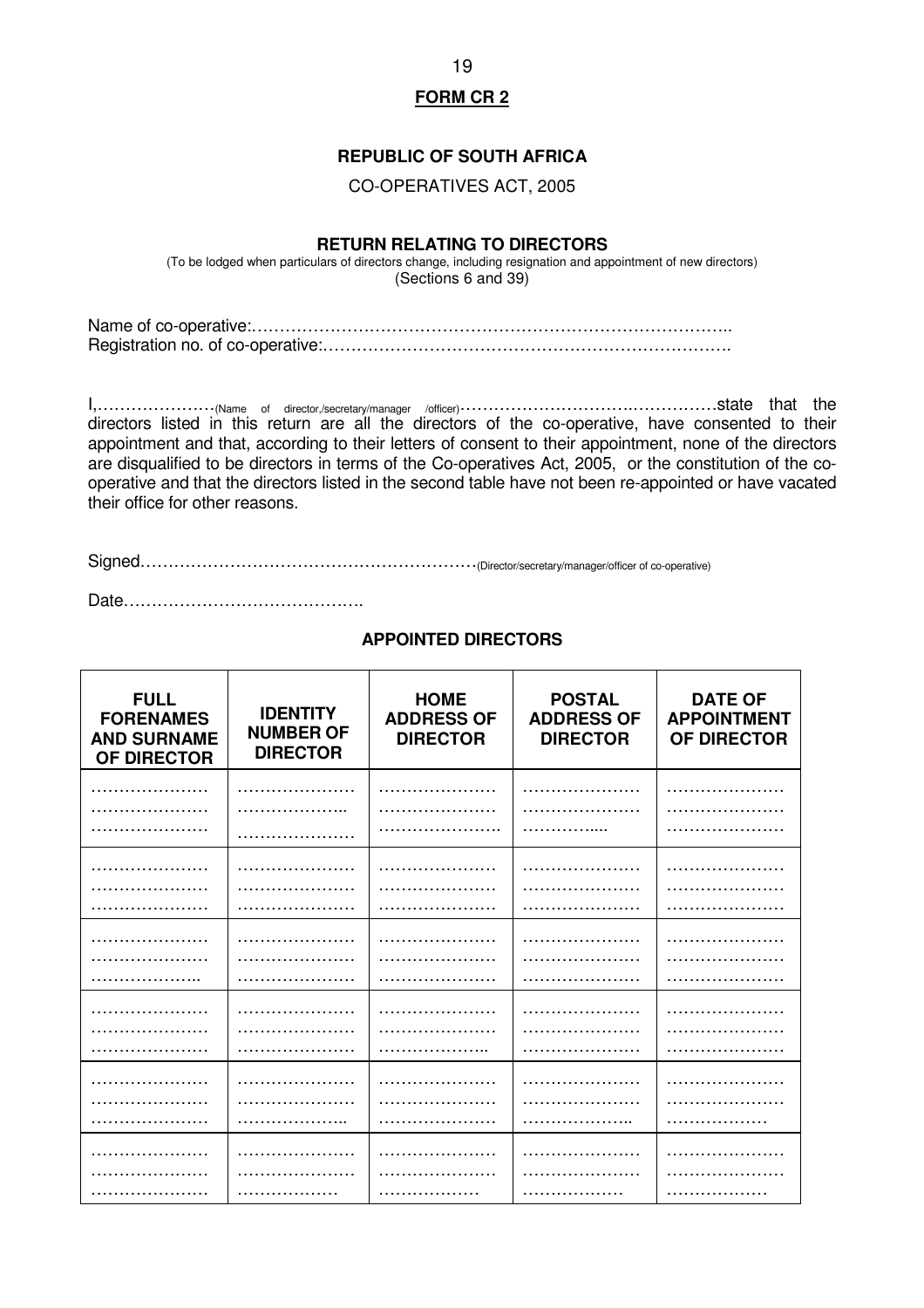# DIRECTORS THAT HAVE VACATED OFFICE

(if applicable)

| <b>NAMES AND SURNAMES OF DIRECTORS</b><br>THAT HAVE VACATED OFFICE | <b>IDENTIFICATION</b><br><b>NUMBER OF</b><br><b>DIRECTOR THAT</b><br><b>HAVE VACATED</b><br><b>OFFICE</b> | <b>DATE OF VACATION</b><br>OF OFFICE |
|--------------------------------------------------------------------|-----------------------------------------------------------------------------------------------------------|--------------------------------------|
|                                                                    |                                                                                                           |                                      |
|                                                                    |                                                                                                           |                                      |
|                                                                    |                                                                                                           |                                      |
|                                                                    |                                                                                                           |                                      |
|                                                                    |                                                                                                           |                                      |
|                                                                    |                                                                                                           |                                      |
|                                                                    |                                                                                                           |                                      |
|                                                                    |                                                                                                           |                                      |
|                                                                    |                                                                                                           |                                      |
|                                                                    |                                                                                                           |                                      |
|                                                                    |                                                                                                           |                                      |
|                                                                    |                                                                                                           |                                      |
|                                                                    |                                                                                                           |                                      |
|                                                                    |                                                                                                           |                                      |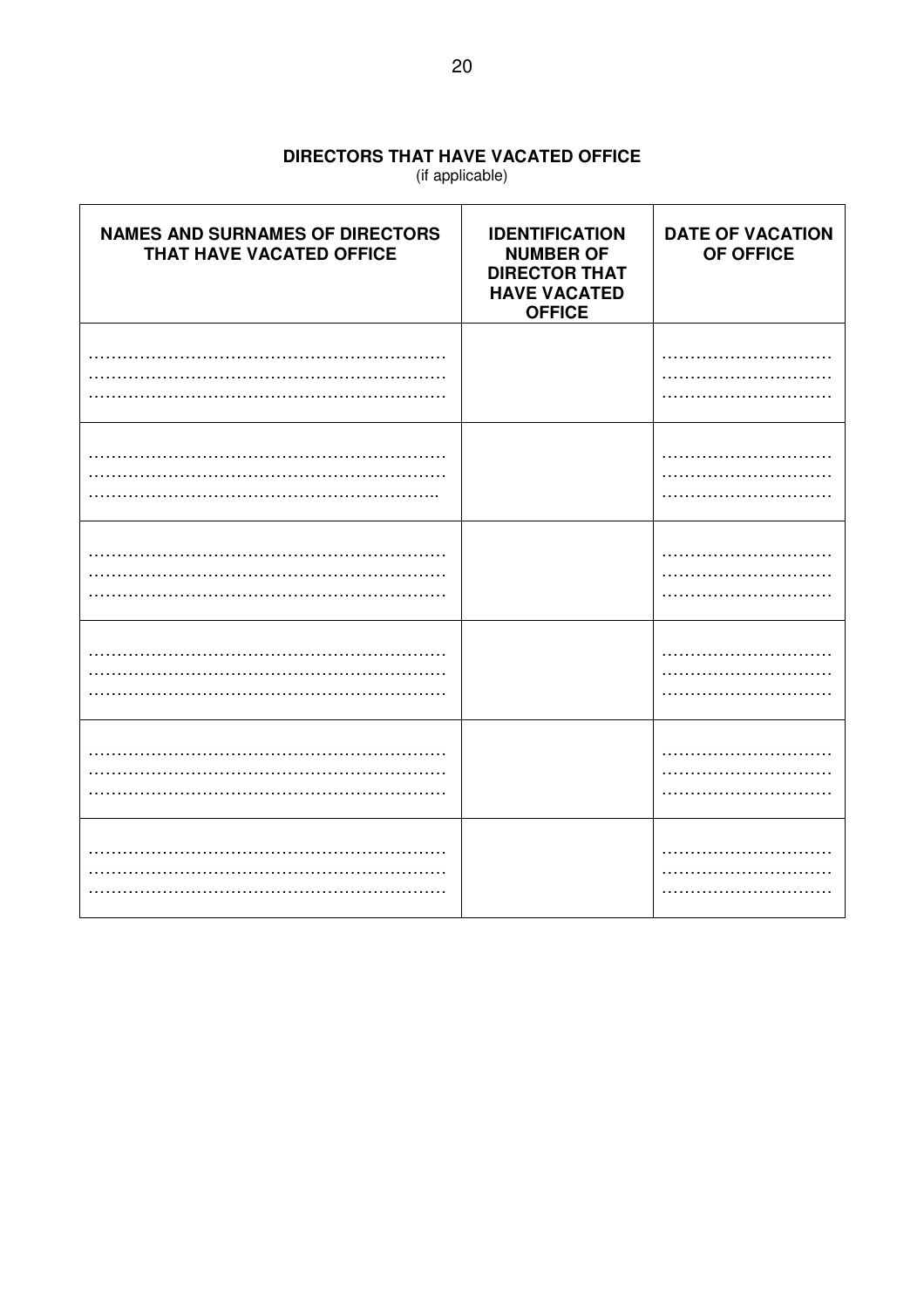### **REPUBLIC OF SOUTH AFRICA**

CO-OPERATIVES ACT, 2005

# **NOTICE OF ADDRESSES AND CONTACT PARTICULARS OF CO-OPERATIVE AND CHANGES THEREOF**

(To be lodged when particulars change or additional information needs to be disclosed) [Section 20(3)]

Name of co-operative:………………………………………………………………………. Registration no. of co-operative…………………………………………………………….

**Completion of paragraphs (a) and (b) is compulsory.**

(a) **Situation of Registered Office** (Please provide street or other physical address):

 ………………………………………………………………….. ………………………………………………………………….. ………………………………………………………………….. Province:………………………………………………………..

(b) **Postal Address**:

| (c) Complete if available: |
|----------------------------|
|                            |
|                            |
|                            |
|                            |

**The effective date of the changes is………………………………………………**

Signed……………………………………………….(Director/Secretary/Manager/Officer of co-operative)

Date………………………………………..

21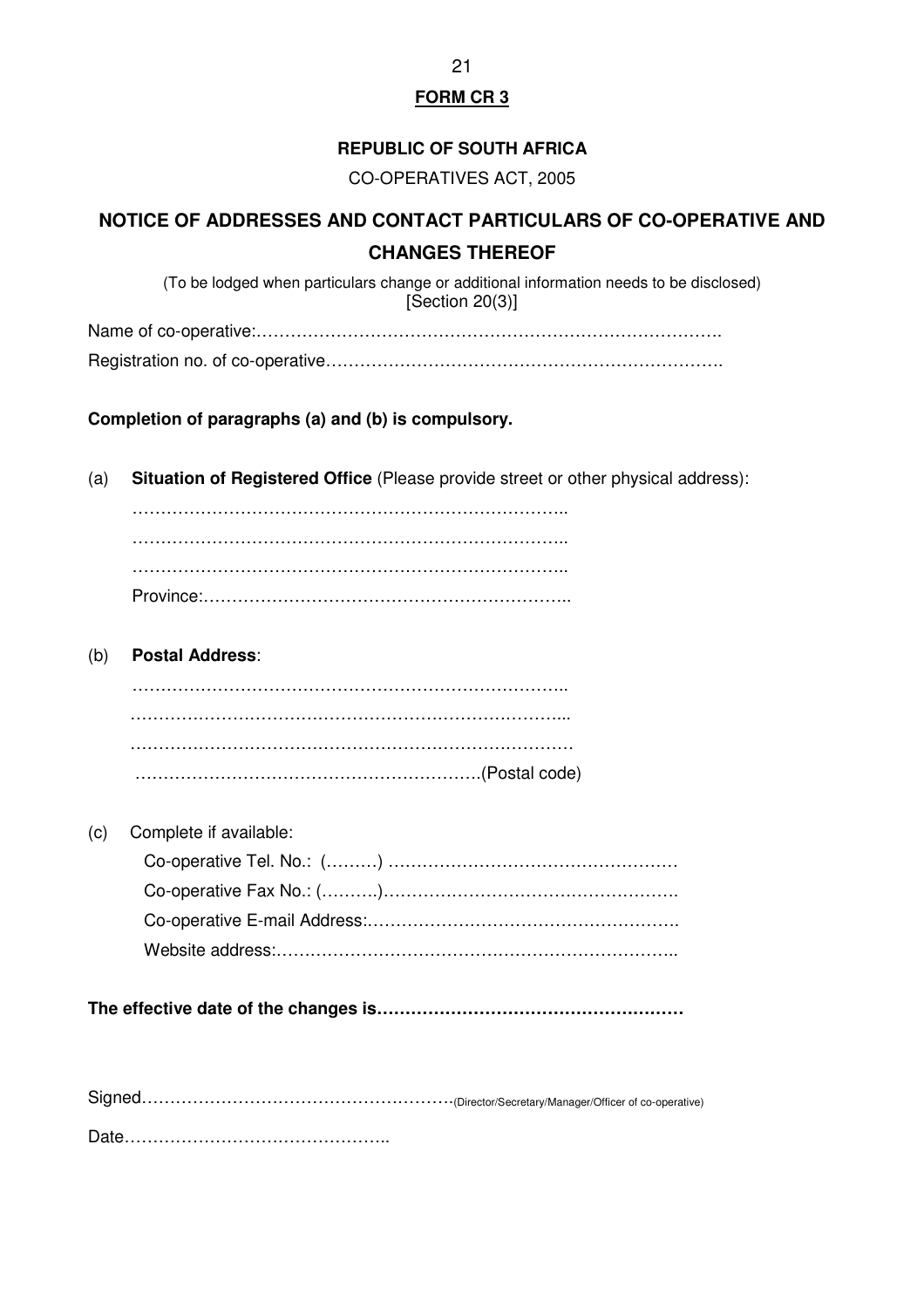#### REPUBLIC OF SOUTH AFRICA CO-OPERATIVES ACT, 2005 **NOTICE OF APPOINTMENT OF AUDITOR AND CONSENT TO ACT AS AUDITOR, OR RESIGNATION BY AUDITOR AND REMOVAL OF AUDITOR**  (Sections 50 and 51 and regulation 19)

Name of co-operative…………………………………………………………………………………………………….. Registration no. of co-operative. ……………………………………………………………(if already registered) **\*Mark the applicable square**  PART I (To be completed by the auditor concerned or person contemplated in section 55 (2) (b) of the Act and sent to the cooperative for completion of PART III and lodgment with the Registrar) **\*A APPOINTMENT:**  I,……………………………………………………………………………………..consent to my appointment as auditor of the co-operative as from ……………………2………… and declare that I am not disqualified in terms of section 49 of the Co-operatives Act, 2005, for the appointment.<br>\*B CHA **CHANGE OF NAME OF FIRM OF AUDITORS**  The firm ……………………………………………………………………………………….has with effect from………………………………..2……………changed its name and will in future be known as…………………………………………………………………………………………….. Date.………………………………2…………. Signature of auditor………………………………………………….. Profession………………………………………………...Practice number……………………………….. Office address………………………………………………… Postal address……………………………………………….. …………………………………………………………………. \_\_\_\_\_\_\_\_\_\_\_\_\_\_\_\_\_\_\_\_\_\_\_\_\_\_\_\_\_\_\_\_\_\_\_\_\_\_\_\_\_\_\_\_\_\_\_\_\_\_\_\_\_\_\_\_\_\_\_\_\_\_\_\_\_\_\_\_\_\_\_\_\_\_\_\_\_\_\_\_\_\_\_\_ PART II (To be completed by auditor concerned or person contemplated in section 55 (2) (b) of the Act and original to be lodged with Registrar and duplicate to be sent to the co-operative for completion of PART III and lodgment with Registrar)<br> **RESIGNATION RESIGNATION**  I,…………………………………………………………………………………………………………. . resign as auditor of the above-mentioned and declare that:- (a) As at the date of this notice I have no reason to believe that in the conduct of the affairs of the co-operative a material irregularity has taken place, or is taking place which has caused or is likely to cause financial loss to the co-operative or to any of its members or creditors; (b) I reported a material irregularity to the Public Accountants' and Auditor's Board on …………………………………………2………. in terms of the Public Accountants' and Auditors' Act, 1951. (Note: In terms of section 50 (6) of the Act the resignation will become effective on the date on which the written resignation is received by the co-operative or a later date specified in the resignation). Date ………………………………2………….. Signature of auditor……………………………………………… Profession………………………………………..Practice Number………………………………

PART III (To be completed by the co-operative concerned and lodged with Registrar)

#### **\*D STATEMENT**

 The auditor of the above-mentioned co-operative was removed/not re-appointed in terms of the Co-operatives Act, 2005 on …………………………………2………..

Signature…………………………..(Director/secretary/manager/officer)

………………………………………………………. ……………………………………………….

Position held in co-operative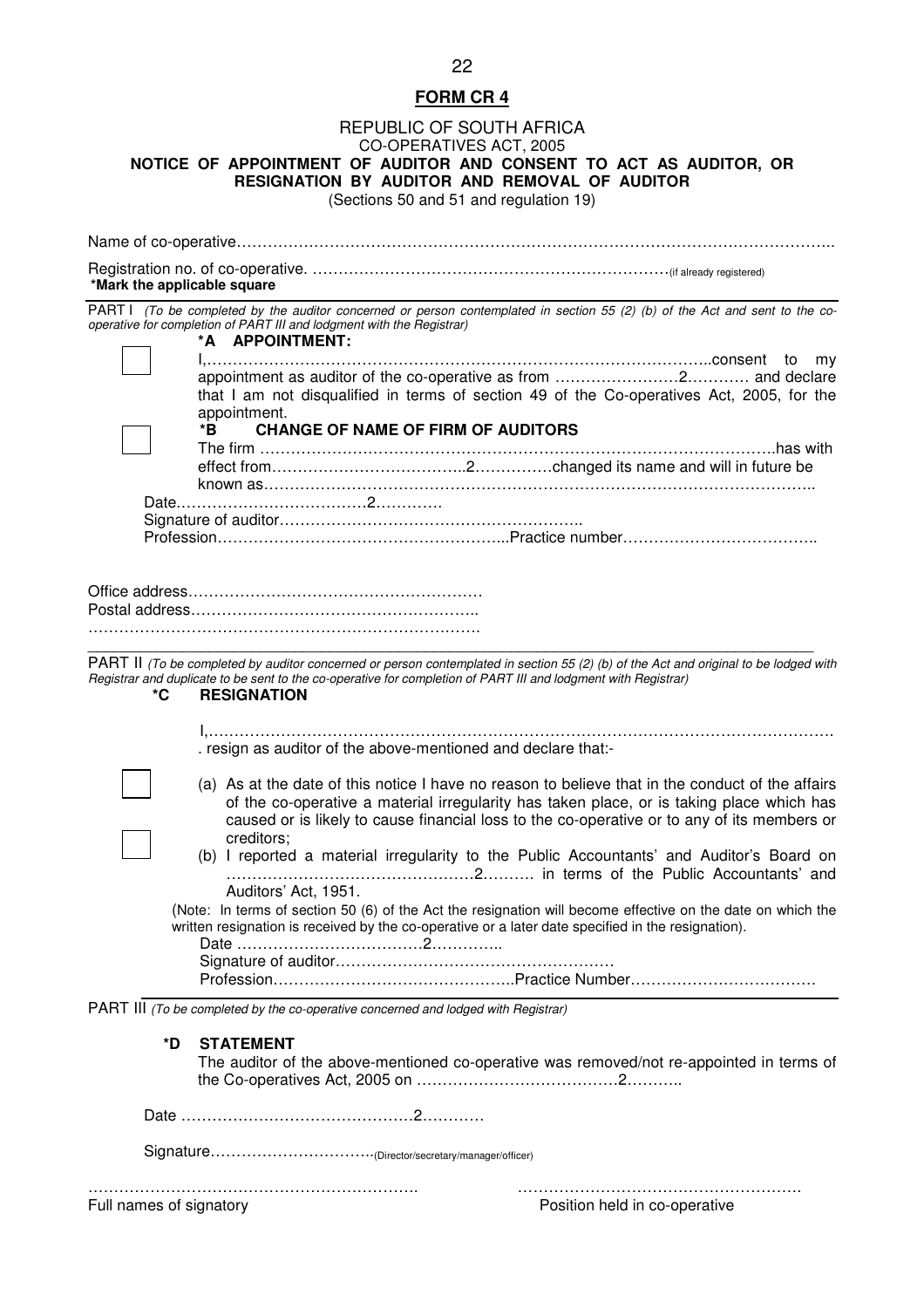#### **REPUBLIC OF SOUTH AFRICA**

CO-OPERATIVES ACT, 2005

### **APPLICATION FOR RESERVATION OF NAME OR TRANSLATED FORM OR SHORTENED FORM OF NAME**

(Regulation 11)

A. Proposed Name  $\Box$  or Translated Form  $\Box$  or Shortened Form  $\Box$ (Indicate with a cross)

\_\_\_\_\_\_\_\_\_\_\_\_\_\_\_\_\_\_\_\_\_\_\_\_\_\_\_\_\_\_\_\_\_\_\_\_\_\_\_\_\_\_\_\_\_\_\_\_\_\_\_\_\_\_\_\_\_\_\_\_\_\_\_\_\_\_\_\_\_\_\_\_

| In order of preference                | For Office Use        |  |  |  |
|---------------------------------------|-----------------------|--|--|--|
| 1.                                    | approved/not approved |  |  |  |
| 2.                                    | approved/not approved |  |  |  |
| 3.                                    | approved/not approved |  |  |  |
| 4.                                    | approved/not approved |  |  |  |
| 5.                                    | approved/not approved |  |  |  |
| 6.                                    | approved/not approved |  |  |  |
| Reservation is valid for three months |                       |  |  |  |

B. Is the proposed name associated with a person, co-operative or a company? If so, what is the name and number (if a co-operative or company) and the nature of the association (e.g. member, director etc). ………………………………………………………………………………………………………………… ………………………………………………………………………………………………………………… ………………………………………………………………………………………………………………… \_\_\_\_\_\_\_\_\_\_\_\_\_\_\_\_\_\_\_\_\_\_\_\_\_\_\_\_\_\_\_\_\_\_\_\_\_\_\_\_\_\_\_\_\_\_\_\_\_\_\_\_\_\_\_\_\_\_\_\_\_\_\_\_\_\_\_\_\_\_\_\_\_\_\_\_\_\_ C. Main object/business of the co-operative/proposed co-operative……………………………………… ………………………………………………………………………………………………………………… \_\_\_\_\_\_\_\_\_\_\_\_\_\_\_\_\_\_\_\_\_\_\_\_\_\_\_\_\_\_\_\_\_\_\_\_\_\_\_\_\_\_\_\_\_\_\_\_\_\_\_\_\_\_\_\_\_\_\_\_\_\_\_\_\_\_\_\_\_\_\_\_\_\_\_\_\_\_ Name of Applicant (print)……………………………………………………………………………………. Address to which form must be returned Signature of applicant (if not lodged electronically) ……………………………………………. ……………………………………………. ………………………………. ……………………………………………

23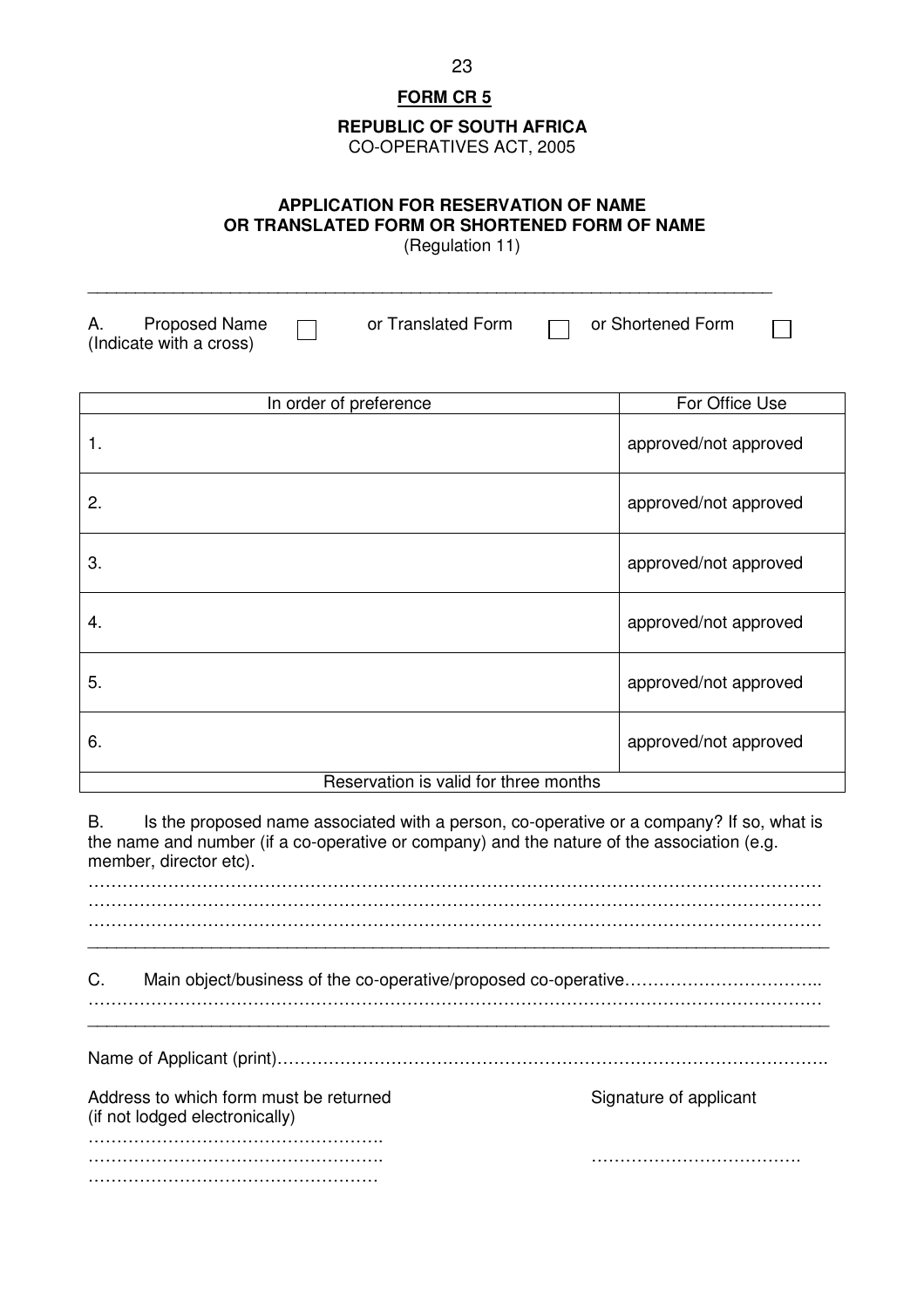**REPUBLIC OF SOUTH AFRICA** 

CO-OPERATIVES ACT, 2005

### **SPECIAL RESOLUTION**

[Sections 18 (4), 57(3), 60 (3), 62 (3), 63 (3), 77 (2)]

Name of co-operative……………………………………………………………………………………..

Registration No. of Co-operative……………………………………………………. \_\_\_\_\_\_\_\_\_\_\_\_\_\_\_\_\_\_\_\_\_\_\_\_\_\_\_\_\_\_\_\_\_\_\_\_\_\_\_\_\_\_\_\_\_\_\_\_\_\_\_\_\_\_\_\_\_\_\_\_\_\_\_\_\_\_\_\_\_\_\_\_\_\_\_\_

A Special Resolution passed in terms of section 18 of the Act on ……..………………………..(date/s), at a general meeting/s of the co-operative by at least two thirds of the members present:-

- 1. The required quorum was present at the meeting and a copy of the resolution is hereby lodged for registration.
- 2. A copy of the notice convening the meeting and setting out the proposed amendment, as required by section 18 (2) of the Act, is attached.

\_\_\_\_\_\_\_\_\_\_\_\_\_\_\_\_\_\_\_\_\_\_\_\_\_\_\_\_\_\_\_\_\_\_\_\_\_\_\_\_\_\_\_\_\_\_\_\_\_\_\_\_\_\_\_\_\_\_\_\_\_\_\_\_\_\_\_\_\_\_\_\_\_\_\_\_\_\_

CONTENTS OF RESOLUTION (Use attachment if necessary)

| Registrar of Co-operatives |
|----------------------------|

# **Seal of Office of the Registrar of Co-operatives**

**Resolved:**

This certificate is not valid unless sealed by the said Seal

24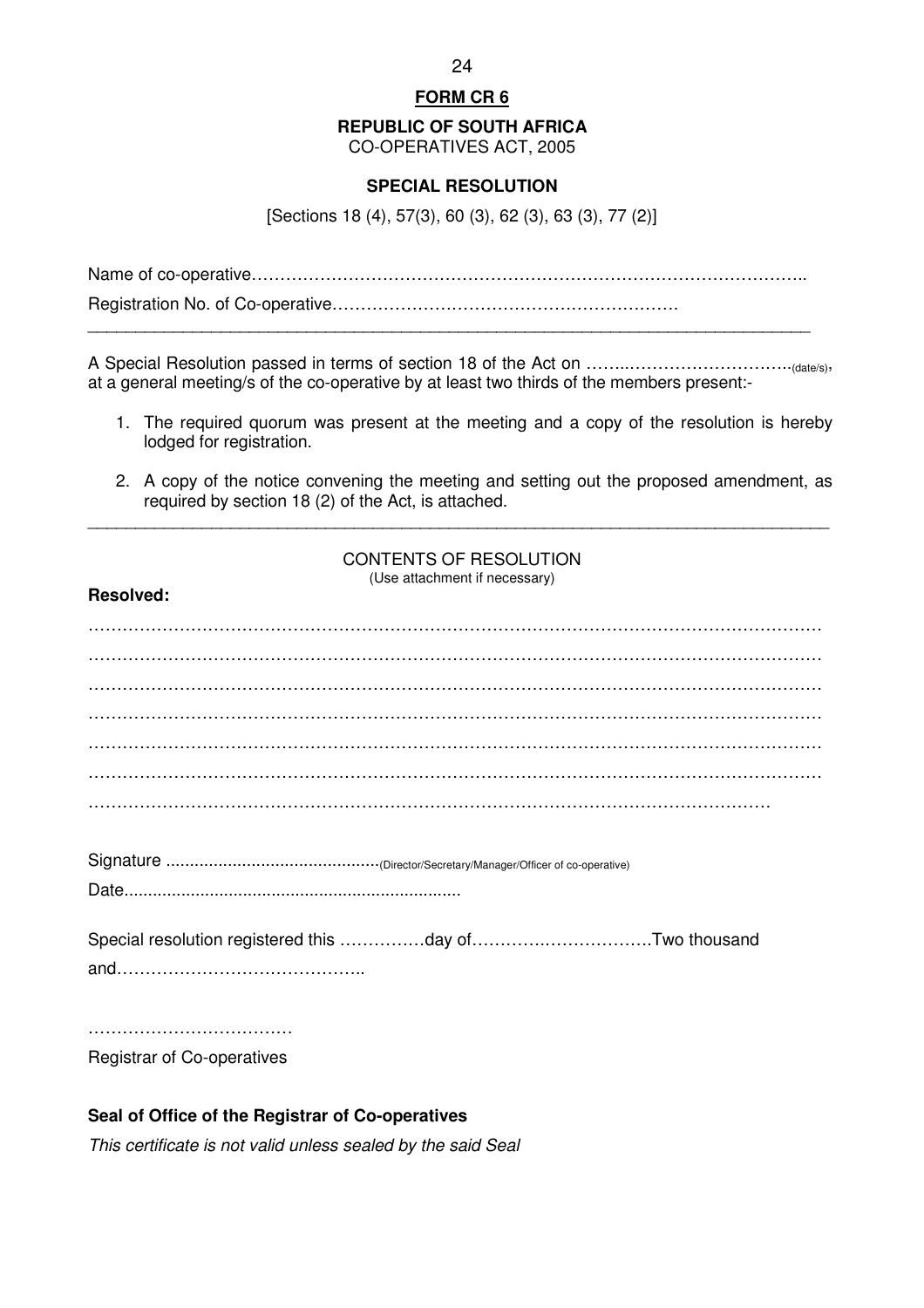25

# **FORM CR 7**

# **REPUBLIC OF SOUTH AFRICA**

CO-OPERATIVES ACT, 2005

# **LODGMENT OF FINANCIAL STATEMENTS**

[Sections 48 (6), 54 (3) and 55 (3) and (4)] (To be lodged within 15 days of approval by annual general meeting) Paragraph D to be completed by primary co-operatives only

A. The following documents are lodged herewith:

- 1. Audited financial statements and auditor's report for the financial year ended 2…………
- 2. Annual financial statements pursuant to an exemption in terms of section 55 of the Act for the financial year ended 2………….(if applicable)

#### OR

B. The annual general meeting of the co-operative failed to approve the financial statements for the financial year ended 2………….(if applicable)

 1. The reasons for the failure are……………………………………………………………………  $\mathcal{L}^{\text{max}}_{\text{max}}$ …………………………………………………………………………………………………………………. ….…………………………………………………………………………………………………………… (Use attachment if necessary)

 2. The co-operative proposes to take the following action in order to address the situation………………………………………………………………………………………………………… . The contract of the contract of the contract of the contract of the contract of the contract of the contract of the contract of the contract of the contract of the contract of the contract of the contract of the contrac ……………………………………………………………………………………………………… (Use attachment if necessary)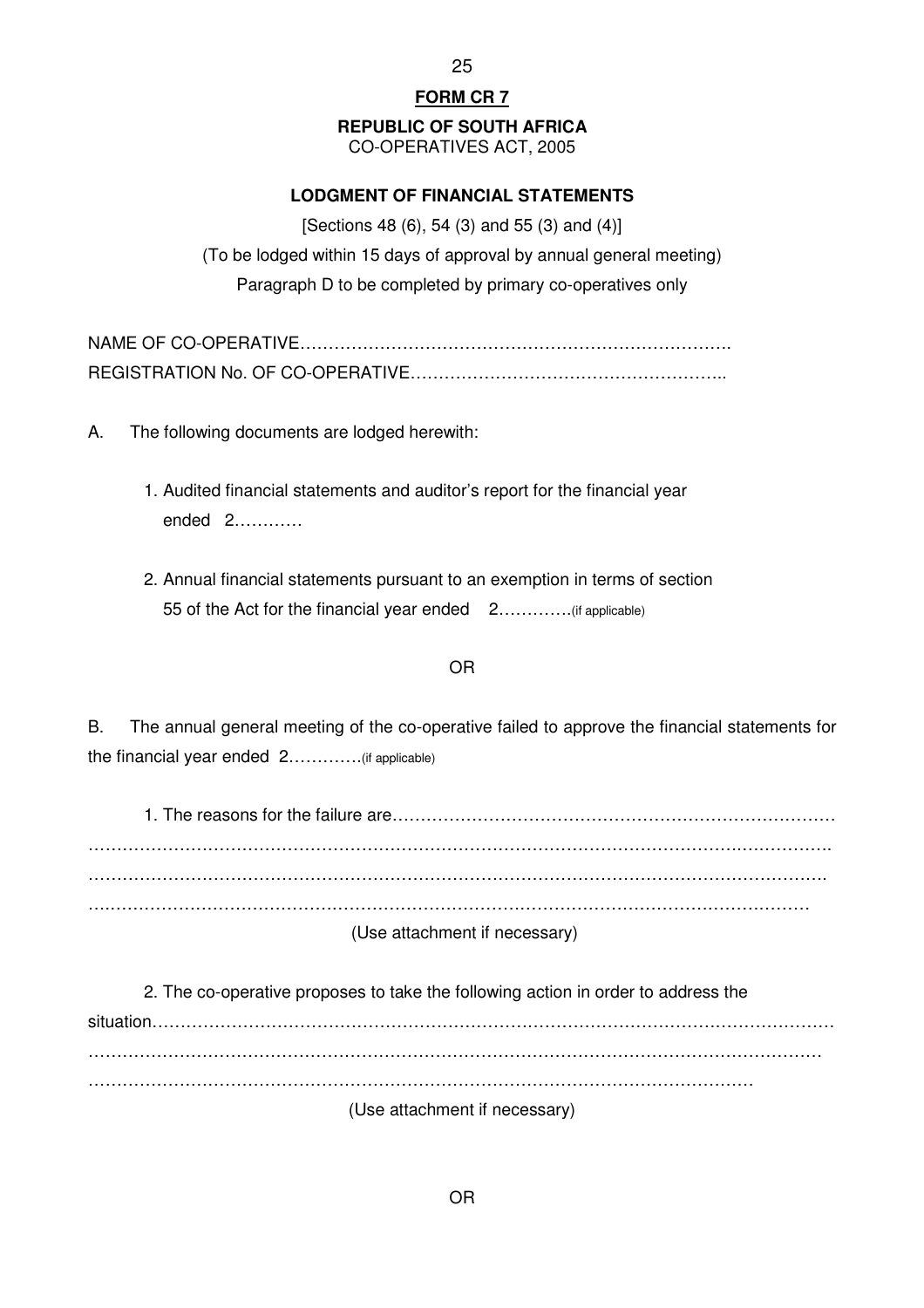C. (1) The following error/misstatement was made in the financial statements for the financial year ended 2………: (if applicable)

| (Use attachment if necessary) |
|-------------------------------|

 (2) A copy of the revised financial statements that have been prepared and issued, is lodged herewith.

Signature .............................................(Director/Secretary/Manager/Officer of co-operative) Date.......................................................................

# AND

D. **Annual Statistical Information** (Primary co-operatives only )

(Not compulsory but essential for planning and implementing support measures)

Name of co-operative……………………………………………………………………

Please complete the following information relating to the co-operative as accurately as possible:

- 1. Number of female members:…………………..
- 2. Number of male members…………………….
- 3. Number of members younger than 35 years..……………………………………. Number of members 35 years and older ………………………………………
- 4. Number of disabled persons who are members…….………….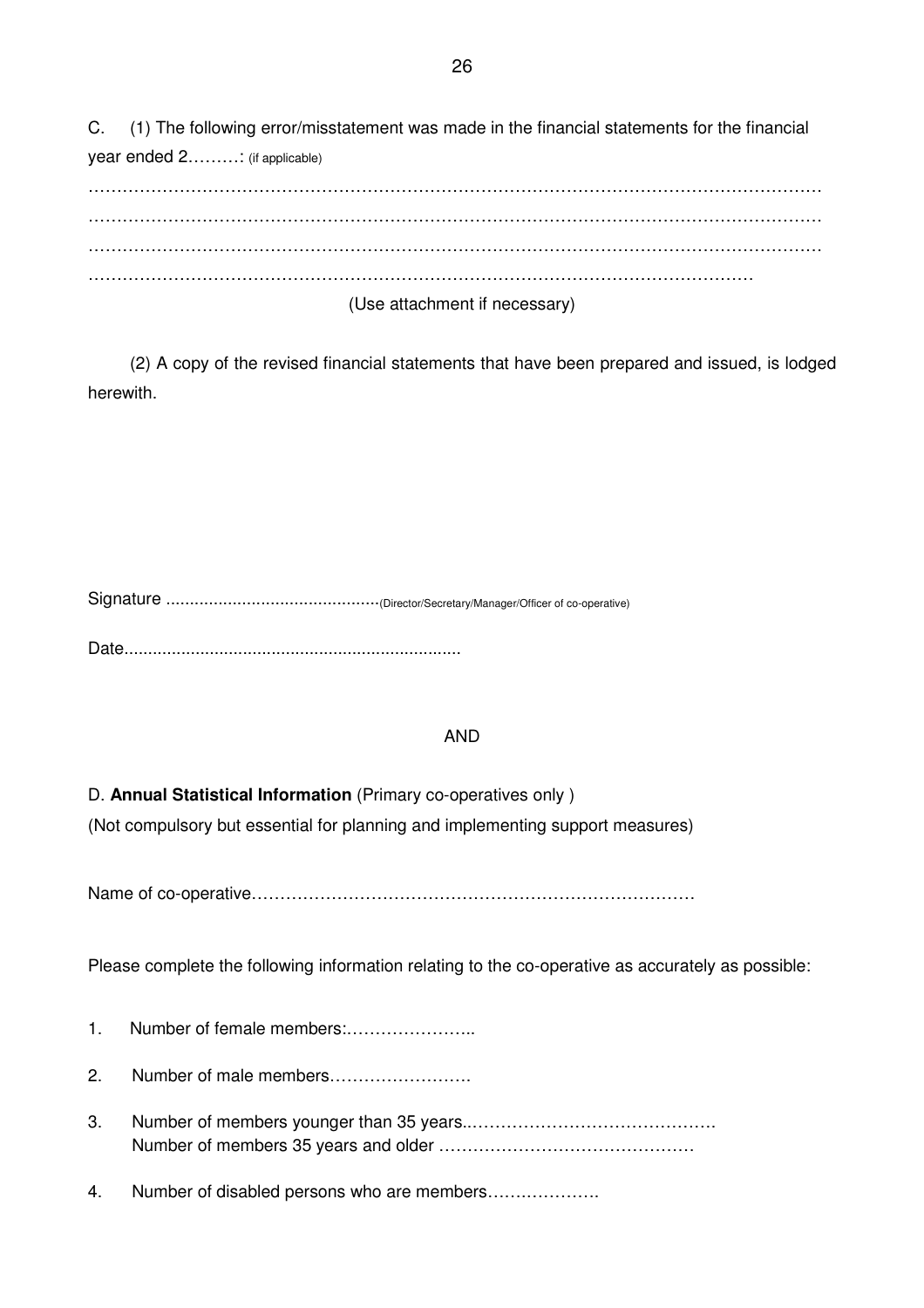| 5. | Number of members of other races |
|----|----------------------------------|
| 6. |                                  |
| 7. | Size of the co-operative:        |

8. Number of persons employed by co-operative (members and non-members)....................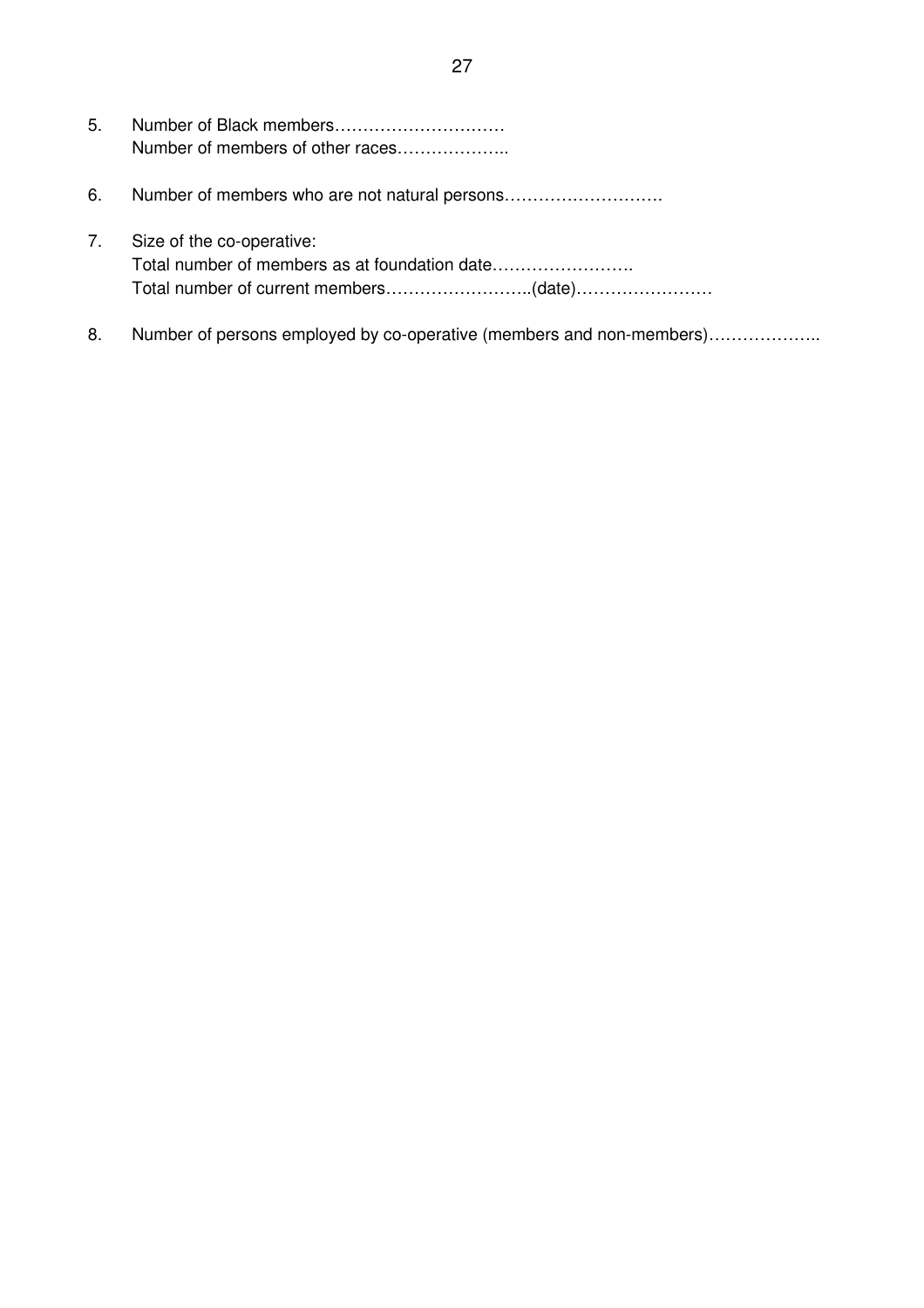#### **REPUBLIC OF SOUTH AFRICA**  CO-OPERATIVES ACT, 2005

# **APPLICATION FOR EXEMPTION FROM FULL COMPLIANCE WITH AUDITING REQUIREMENTS**

[Section 47(2) and 55]

NAME OF CO-OPERATIVE…………………………………………………………………

REGISTRATION NUMBER………………………………………………………………….

(To be completed by the Chairperson of the board of directors of the co-operative and lodged with the Registrar)

1. I,………………………………………………………………………………. (complete full names and

surname), Chairperson of the board of directors of above-mentioned co-operative declare under oath / solemnly that:

- (a) the cost of an annual audit would materially effect the financial sustainability of the cooperative;
- (b) the co-operative has maintained adequate financial records, and is able to prepare annual financial records;
- (c) having regard to the size and kind of co-operative, the interests of members will be adequately protected.
- 2. I, therefore, apply on behalf of the co-operative, that the co-operative
	- (a) be allowed to combine the audit for the financial years of……………to…………….into a single audit;

OR

(b) be allowed to have the financial statements of the co-operative audited by a member of a profession whose members have been authorised to act as accounting officers for close corporations in terms of the Close Corporations Act, 1984 (Act 69 of 1984);

OR

(c) be allowed to appoint ……………………………………………..(state name of person or organisation) being an organisation which was established for the purpose of rendering audit services to co-operatives or a person whose training qualifies him or her to carry out the audit of the co-operative.

28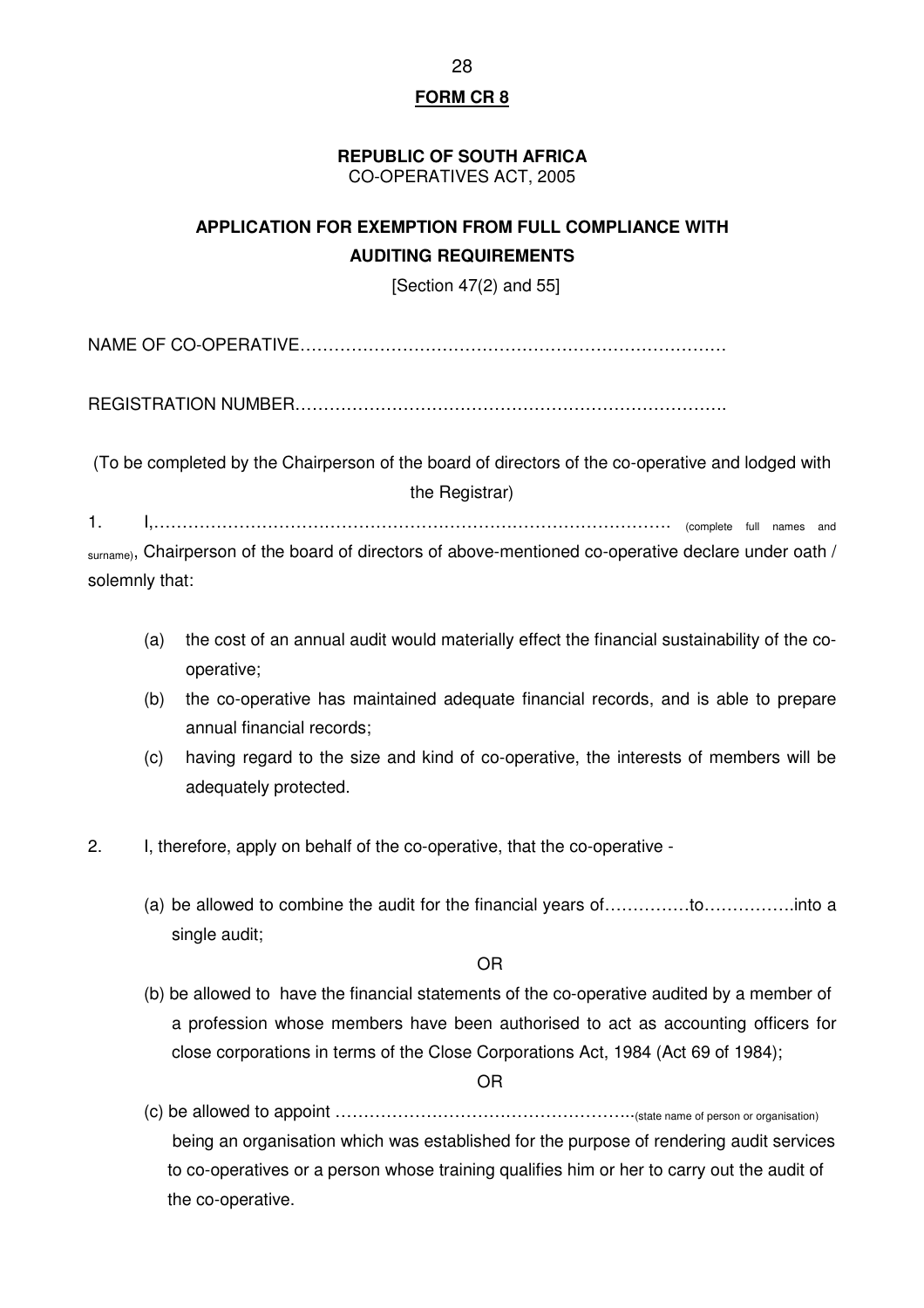3. I am aware that the board of directors is, notwithstanding any exemption that may be granted, required to prepare financial statements for the relevant financial year/s and by this application binds the said board -

- (a) to prepare them as required by section 55 (3) of the Act. And to submit them to your office within 15 days after the annual general meeting has approved them; and
- (b) in the event of the said general meeting not approving them, to furnish your office on Form CR 7 with the reasons for the failure to approve them and the action the cooperative proposes to take in order to address the situation.

Signature……………………………. **CHAIRPERSON** DATE:

I certify that the deponent acknowledges that he/she is cognisant of and understands the contents of this statement, has no objection to taking the oath and regards the oath as binding on his/her conscience.

This statement was sworn to/solemnly declared before me and signed in my presence.

| <u> ∠.</u> |  |  |  |  |
|------------|--|--|--|--|

……………………………………………….

Commissioner of Oaths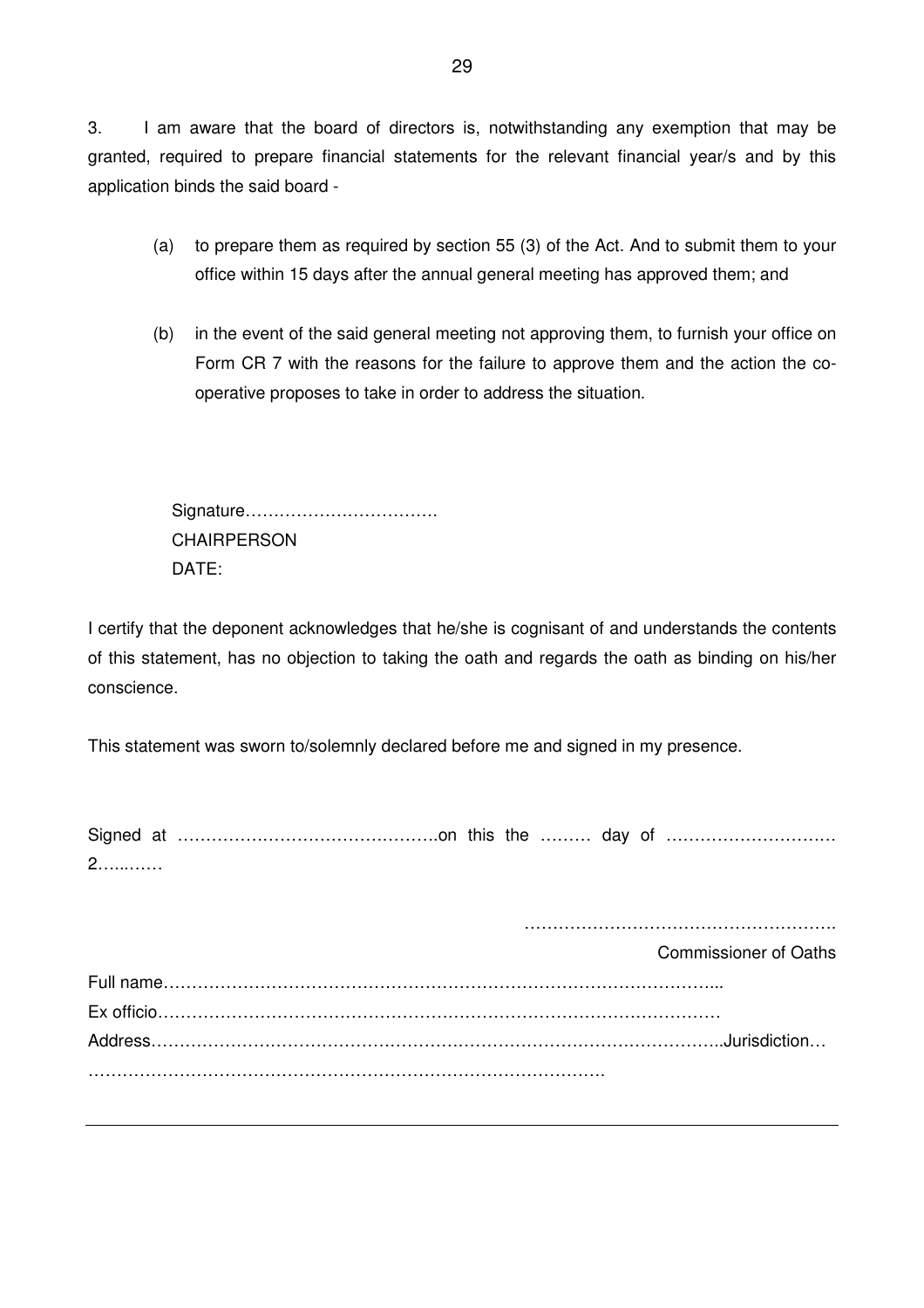# **DIRECTIVE BY REGISTRAR IN TERMS OF SECTION 47 (2) OF THE ACT:**

To:- …………………………………………………………………………………………….

Your application for exemption under section 47 (2) of the Act has been approved on the following terms:

> 1. A combined audit for the financial years of ………………/……………….may be performed by your appointed auditor.

> > OR

2. You are authorised to have the financial statements of the co-operative audited by a member of a profession whose members have been authorised to act as accounting officers for close corporations in terms of the Close Corporations Act, 1984 (Act 69 of 1984). See the annexure for a list of the relevant professions.

OR

 (3) You are authorised to have the financial statements of the co-operative audited by ………………………………………...(name of person or organisation)being an organisation which was established for the purpose of rendering audit services to co-operatives or being a person whose training qualifies him or her to carry out the audit of the co-operative.

This exemption is subject to lodgement of Form CR 4, containing particulars of the name and profession of the person appointed in terms of this exemption and is valid for the financial year only.

Signed and sealed at **PRETORIA** on this, ……………...**Day** of…………………………………….. **Two Thousand and** …………………………………………..

# **REGISTRAR OF CO-OPERATIVES**

**Seal of Office of the Registrar of Co-operatives** 

This directive is not valid unless sealed by the said Seal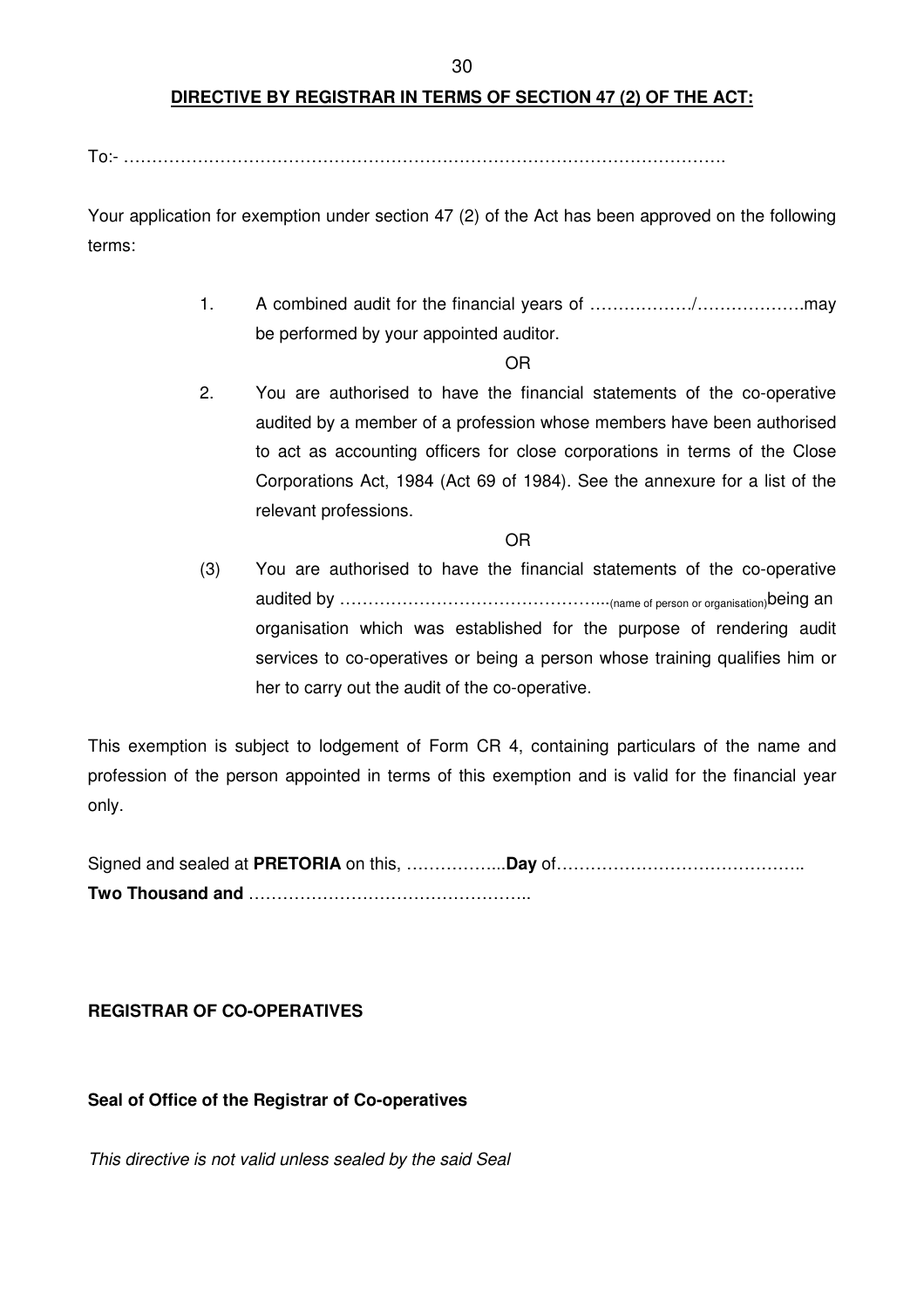# **ANNEXURE**

# **Members of the following professions have, in addition to auditors, been authorised to perform the functions and duties of accounting officers in terms of the Close Corporations Act, 1984:**

- 1. The Institute of Administration and Commerce of Southern Africa (IAC)
- 2. The Chartered Institute of Management Accountants (CIMA)
- 3. The South African Institute of Professional Accountants (SAIPA formerly CFA and CPA)
- 4. Associate General Accountants of the South African Institute of Chartered Accountants (AGA)
- 5. The Southern African Institute of Chartered Secretaries and Administrators (CIS)
- 6. The Chartered Association of Certified Accountants (ACCA)
- 7. The South African Institute for Business Accountants (SAIBA)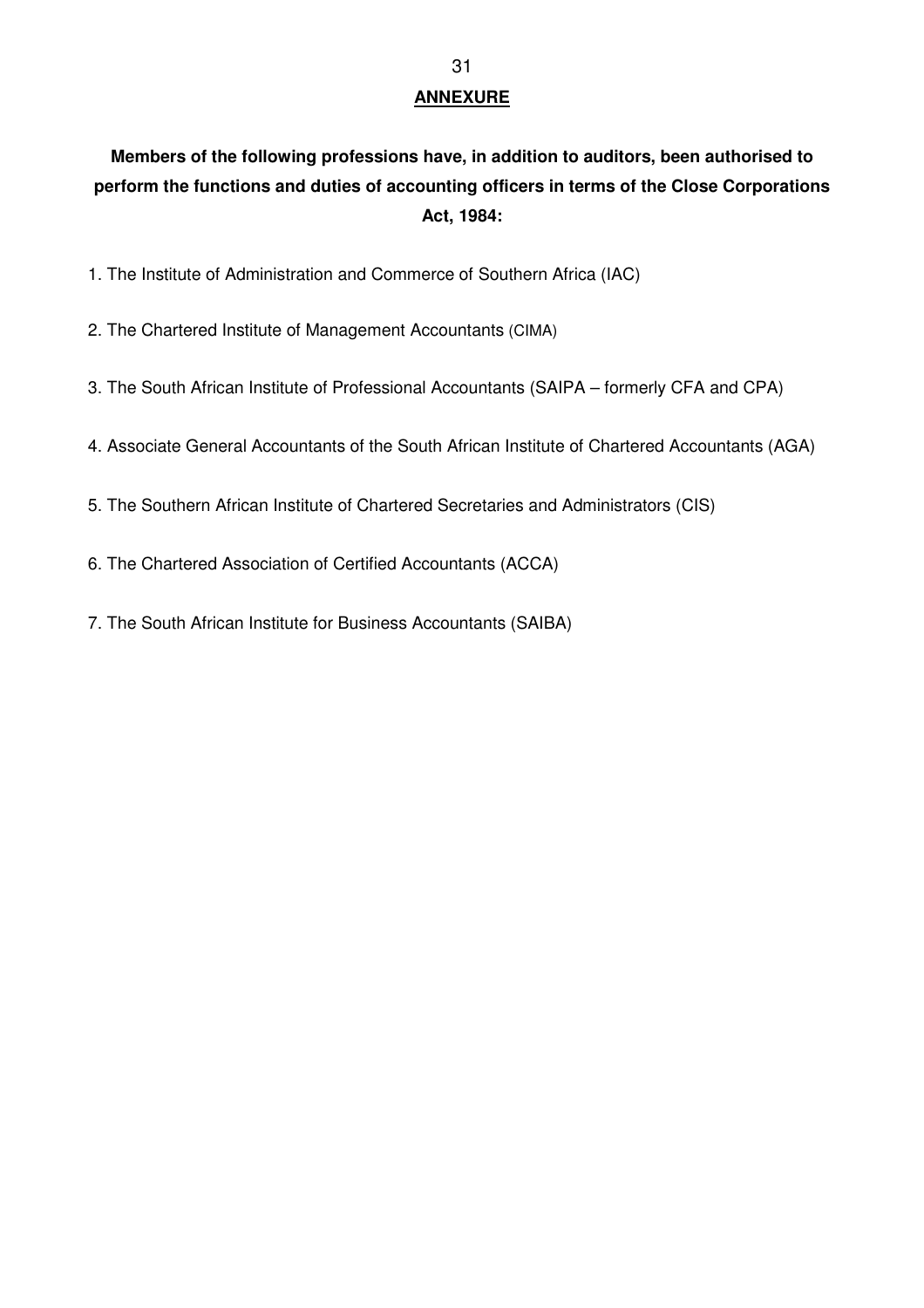#### **REPUBLIC OF SOUTH AFRICA**  CO-OPERATIVES ACT, 2005

# **SPECIAL RESOLUTION FOR VOLUNTORY WINDING UP OF CO-OPERATIVE**

[Section 71)]

Name of co-operative …………………………………………………………………………………..

Registration No. of Co-operative……………………………………………………. \_\_\_\_\_\_\_\_\_\_\_\_\_\_\_\_\_\_\_\_\_\_\_\_\_\_\_\_\_\_\_\_\_\_\_\_\_\_\_\_\_\_\_\_\_\_\_\_\_\_\_\_\_\_\_\_\_\_\_\_\_\_\_\_\_\_\_\_\_\_\_\_\_\_\_\_

1. A Special Resolution passed in terms of section 71 of the Act on……...………………..((date), at a general meeting of the co-operative is hereby lodged for registration.

\_\_\_\_\_\_\_\_\_\_\_\_\_\_\_\_\_\_\_\_\_\_\_\_\_\_\_\_\_\_\_\_\_\_\_\_\_\_\_\_\_\_\_\_\_\_\_\_\_\_\_\_\_\_\_\_\_\_\_\_\_\_\_\_\_\_\_\_\_\_\_\_\_\_\_\_\_\_\_\_

\_\_\_\_\_\_\_\_\_\_\_\_\_\_\_\_\_\_\_\_\_\_\_\_\_\_\_\_\_\_\_\_\_\_\_\_\_\_\_\_\_\_\_\_\_\_\_\_\_\_\_\_\_\_\_\_\_\_\_\_\_\_\_\_\_\_\_\_\_\_\_\_\_\_\_\_\_\_\_

- 2. It is confirmed that a minimum of 75% of members of the co-operative voted in favour of the resolution.
- 3. A copy of the notice convening the meeting and setting out the proposed resolution and the reasons therefore, is attached.

# **CONTENTS OF RESOLUTION**

\_\_\_\_\_\_\_\_\_\_\_\_\_\_\_\_\_\_\_\_\_\_\_\_\_\_\_\_\_\_\_\_\_\_\_\_\_\_\_\_\_\_\_\_\_\_\_\_\_\_\_\_\_\_\_\_\_\_\_\_\_\_\_\_\_\_\_\_\_\_\_\_\_\_\_\_\_\_

#### **Resolved:**

1. That the Co-operative named, ……………………………………………………………………... CO-OPERATIVE LIMITED, be placed under voluntary liquidation.

2…(other)……………………………………………………………………………………………………..

Signature .............................................(Director/Secretary/Manager/Officer of co-operative) Date.......................................................................

Special resolution registered this …………**Day** of………….……………….**Two thousand and……………………………………………..**

# **REGISTRAR OF CO-OPERATIVES**

**Seal of Office of the Registrar of Co-operatives**  This certificate is not valid unless sealed by the said Seal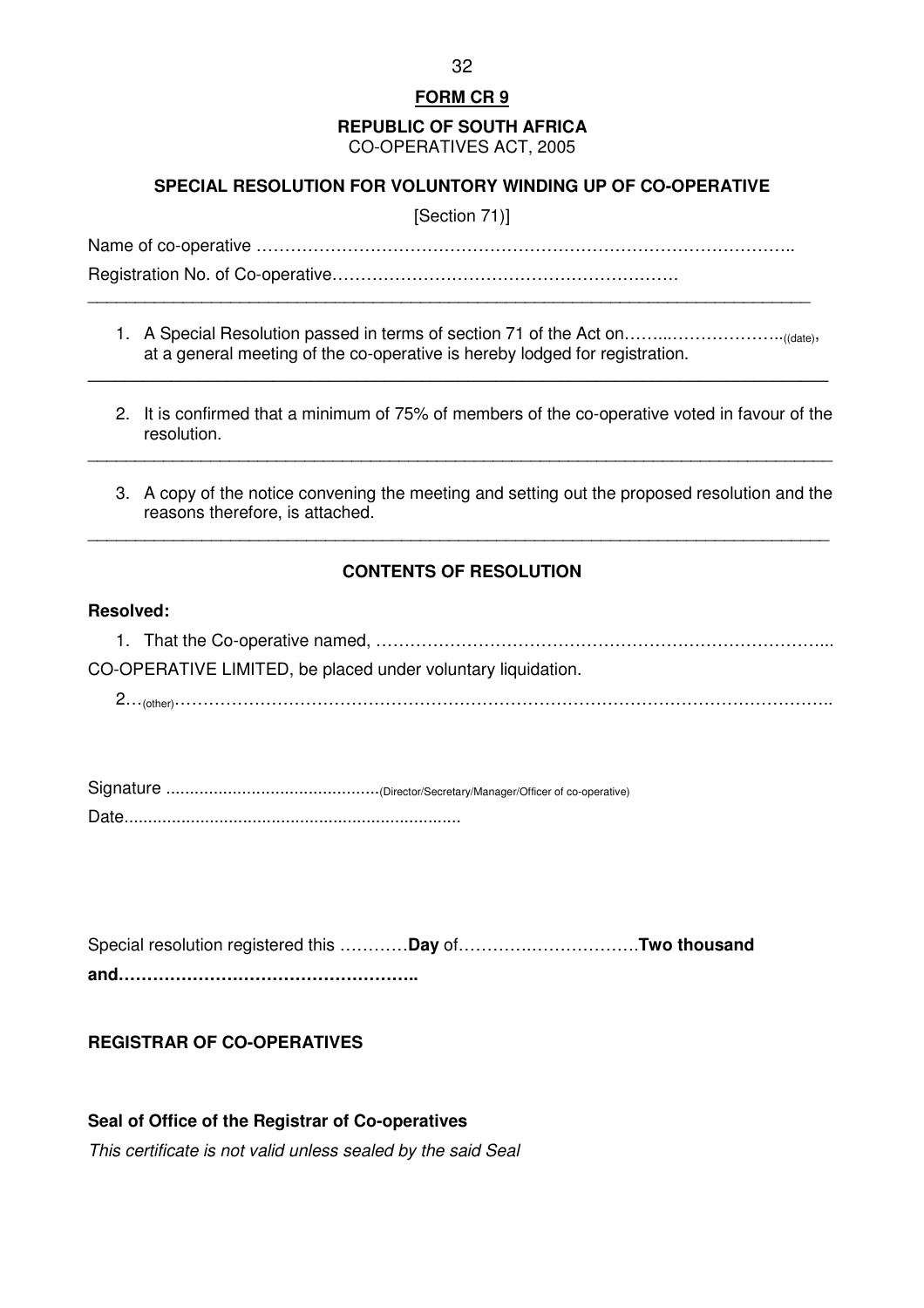### **REPUBLIC OF SOUTH AFRICA**

CO-OPERATIVES ACT, 2005

#### **CERTIFICATE OF REGISTRATION OF A CO-OPERATIVE**  (Section 7)

I, hereby, certify that**………………………………………………………………………….……….……… ………………………………………………………………………………….. CO-OPERATIVE LIMITED**  was registered this day under section 7 of the Co-operatives Act, 2005 (Act 14 of 2005), under **registration number…………………………………………..** as a **Primary / Secondary / Tertiary**  (select relevant form) **Co-operative** with limited liability and that its constitution was registered today.

I further certify that**…………………………………………….……………………….CO-OPERATIVE LIMITED** is with effect from this day entitled to commence business.

Signed and sealed at **PRETORIA** on this**……... Day** of **…………………………………….. Two Thousand and …………………………….** 

#### ………………………………………… REGISTRAR OF CO-OPERATIVES

**Seal of Office of the Registrar of Co-operatives**  This certificate is not valid unless sealed by the said Seal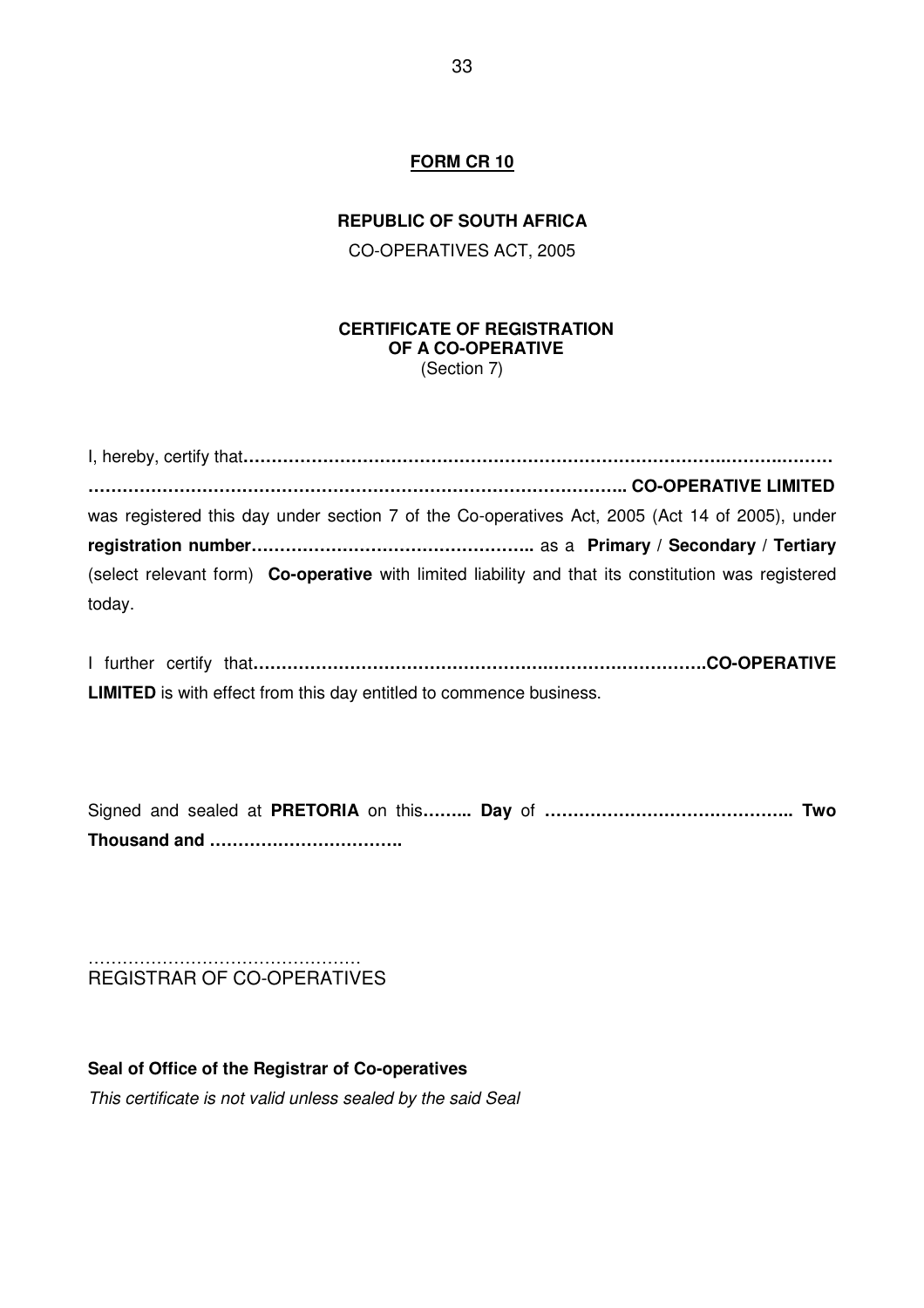# **REPUBLIC OF SOUTH AFRICA**

CO-OPERATIVES ACT, 2005

# **CERTIFICATE OF CHANGE OF NAME OF CO-OPERATIVE**

[Section 10, 18 and regulation 14 (2)]

I, hereby, certify that

…………………………………………………………….………………….…CO-OPERATIVE LIMITED,

with Registration Number ……………………………………………………….. has changed its name

by SPECIAL RESOLUTION and is now called:-

…………………………………………………………………………………CO-OPERATIVE LIMITED.

The effective date of the change of name is………………………………….2………and the said new name has been entered into the Register of Co-operatives.

Signed and sealed at **PRETORIA** on this, ……………...**Day** of…………………………………….. **Two Thousand and** …………………………………………..

# **REGISTRAR OF CO-OPERATIVES**

**Seal of Office of the Registrar of Co-operatives**  This certificate is not valid unless sealed by the said Seal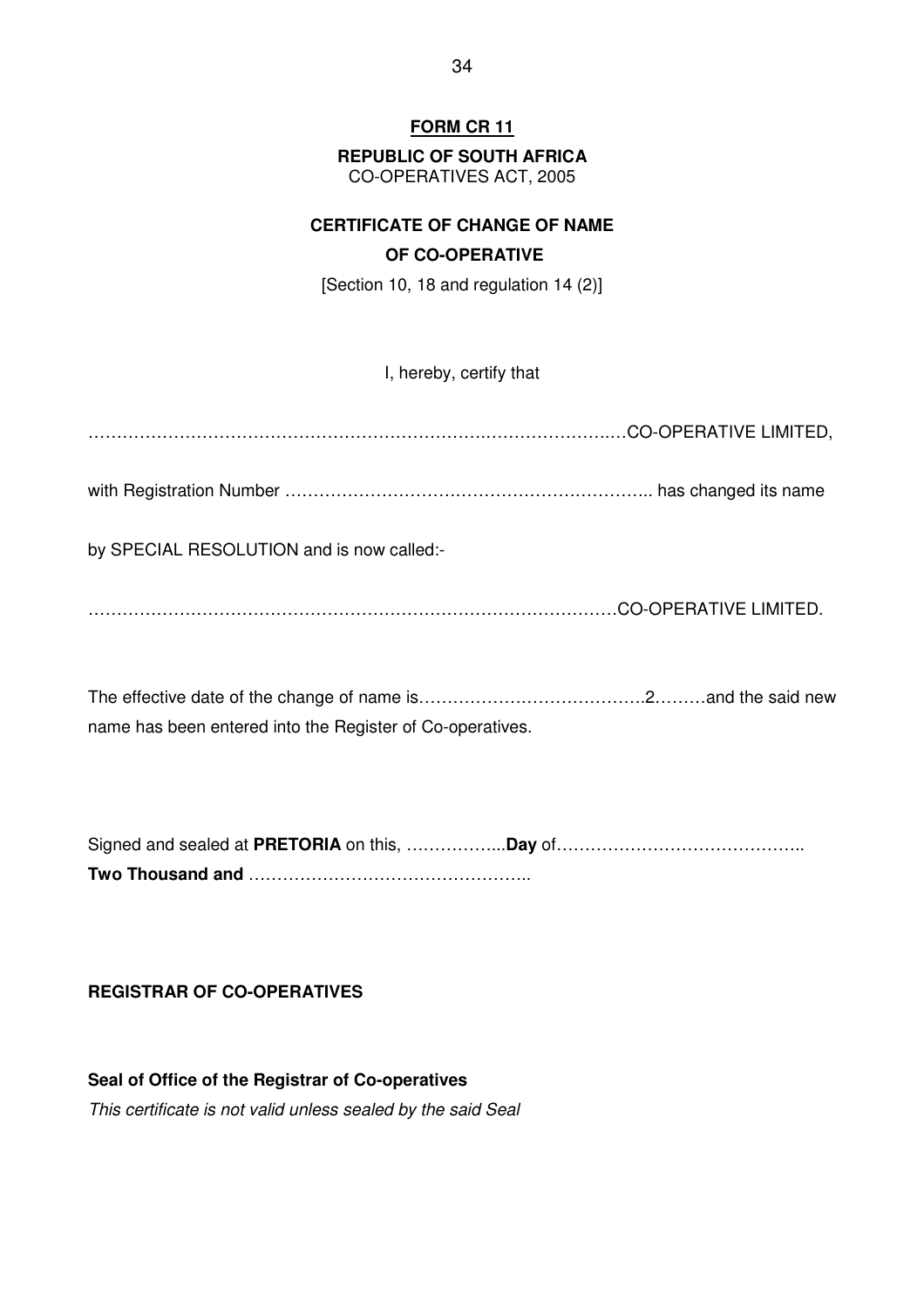**REPUBLIC OF SOUTH AFRICA** 

CO-OPERATIVES ACT, 2005

# **CERTIFICATE OF CHANGE OF NAME BY DIRECTIVE OF REGISTRAR**

[Section 11]

Name of co-operative……………………………………………………………………………………... Registration no. of co-operative…………………………………………………………………………..

# **I, HEREBY, CERTIFY**

that I have changed the name of

………………………………………………………………………………….. CO-OPERATIVE LIMITED

to **…………………………………………………………………..……..CO-OPERATIVE LIMITED**

in terms of section 11(2)(a) of the Co-operatives Act, 2005 (Act 14 of 2005).

The original name of the co-operative has been revoked, and the new name of the co-operative was assigned to and entered in the Register of Co-operatives.

The co-operative is registered as a **Primary / Secondary / Tertiary (delete not applicable)** Cooperative with limited liability.

From the date of this certificate, the constitution of the co-operative is deemed to have been amended to reflect the name assigned to it in this certificate.

Signed and sealed at **PRETORIA** on this **……………. Day** of **…………………………………….. Two Thousand and …………………………….** 

#### ………………………………………… **REGISTRAR OF CO-OPERATIVES**

**Seal of Office of the Registrar of Co-operatives**  This certificate is not valid unless sealed by the said Seal.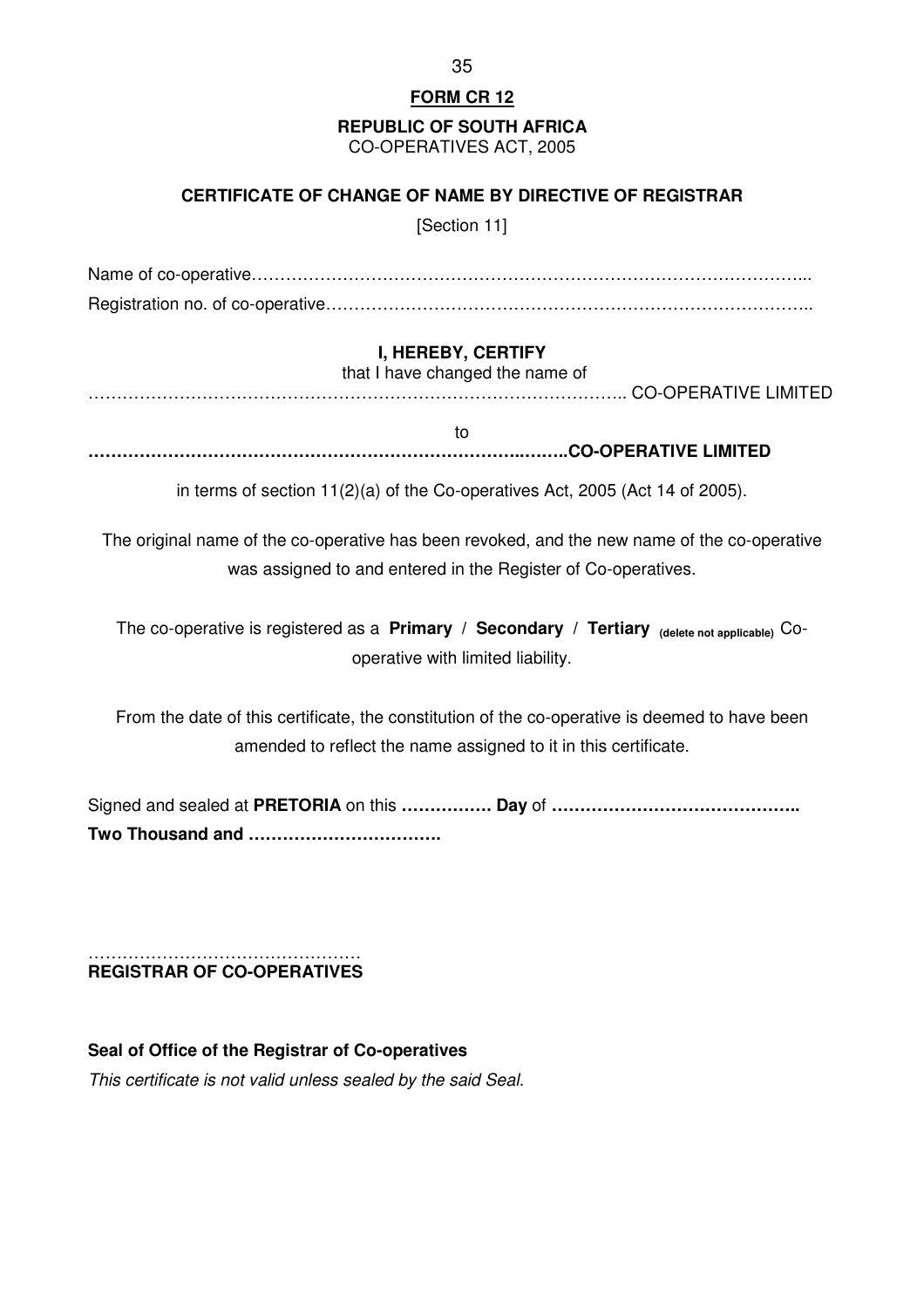**REPUBLIC OF SOUTH AFRICA**  CO-OPERATIVES ACT, 2005

### **APPLICATION FOR INSPECTION OF DOCUMENTS**

[Section 82]

### **A. Applicant:**

| Postal Address of Contact Person (if the requested documents need to be posted) |
|---------------------------------------------------------------------------------|
|                                                                                 |
|                                                                                 |
|                                                                                 |
|                                                                                 |

#### **Information requested in respect of -**

Detail of information required:-

| Document/file                                                                    | ิง | Cost |
|----------------------------------------------------------------------------------|----|------|
| Access to full co-operative file                                                 |    |      |
| Certificate of Registration                                                      |    |      |
| Constitution                                                                     |    |      |
|                                                                                  |    |      |
| Form CR 1 - Application for registration of co-operative                         |    |      |
| Form CR 2 - Return relating to directors                                         |    |      |
| Form CR 3 - Notice of addresses and change of addresses                          |    |      |
| Form CR 4 - Notice of appointment of auditor                                     |    |      |
| Form CR 5 - Application for reservation of name                                  |    |      |
| Form CR 6 - Special resolution                                                   |    |      |
| Form CR 7 - Financial statements                                                 |    |      |
| Form CR 8 - Application for exemption from compliance with auditing requirements |    |      |
| Form CR 9- Special resolution for winding up                                     |    |      |
| Form CR 10 - Certificate of registration of co-operative                         |    |      |
| Form CR 11 - Certificate of change of name                                       |    |      |
| Form CR 12 - Certificate of change of name by registrar                          |    |      |
|                                                                                  |    |      |
|                                                                                  |    |      |
|                                                                                  |    |      |
| <b>TOTAL COST</b> (as per Schedule 1 of Regulations)                             |    |      |

# **C. Payment for Inspection**

- 1. Proof of payment of prescribed fee for inspection is attached.
- 2. Additional fees payable (e.g. for photo copies, certification, etc), are as follows:………………………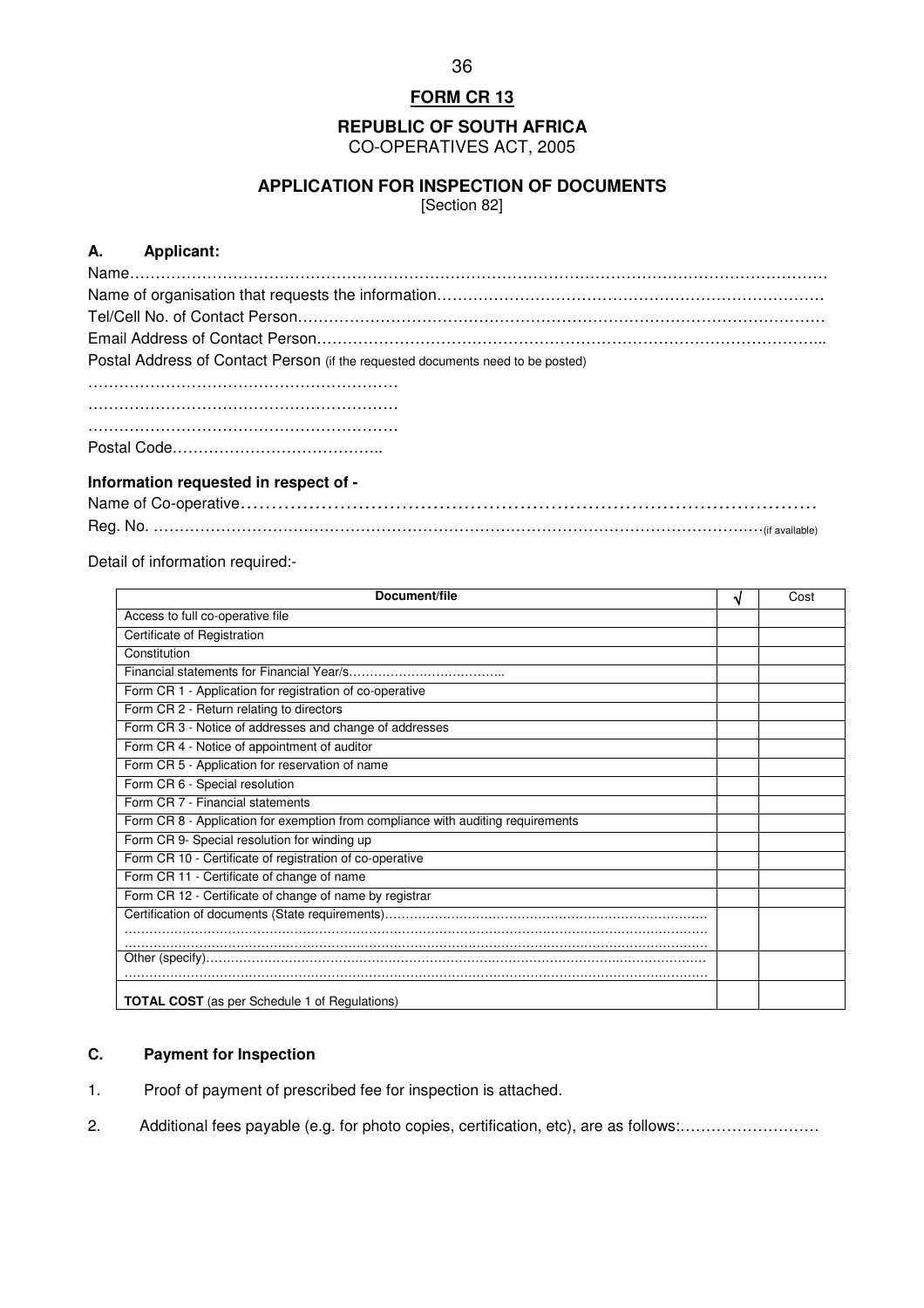# **SCHEDULE 3**

# **1 Standards of accounting to be followed for the purposes of Chapter 7 of the Act**  [Section 95 (1) (d)]

When granting an exemption in terms of section 55 from full compliance with Chapter 7 of the Act to a co-operative, the registrar may, in his or her discretion –

(1) authorise the appointment as auditor of a co-operative of an organisation which was established for the purpose of rendering audit services to co-operatives;

OR

 (2) authorise the appointment as auditor of a co-operative of a person whose training qualifies him or her to carry out the audit of the co-operative;

#### OR

(3) require the affairs of the co-operative to be audited by a person other than an auditor but who is a member of a profession whose members have been authorised to act as accounting officers for close corporations in terms of the Close Corporations Act, 1984 (Act 69 of 1984). Members of the following professions have so been authorised:

1. The Institute of Administration and Commerce Of Southern Africa (IAC)

2. The Chartered Institute of Management Accountants (CIMA)

3. The South African Institute of Professional Accountants (SAIPA – formerly CFA and CPA)

4. Associate General Accountants of the South African Institute of Chartered Accountants (AGA)

5. The Southern African Institute of Chartered Secretaries and Administrators (CIS)

6. The Chartered Association of Certified Accountants (ACCA)

7. The South African Institute for Business Accountants (SAIBA)

Annual financial statements prepared and audited under an exemption contemplated in section 55 of the Act must be lodged with the registrar under cover of Form CR 7.